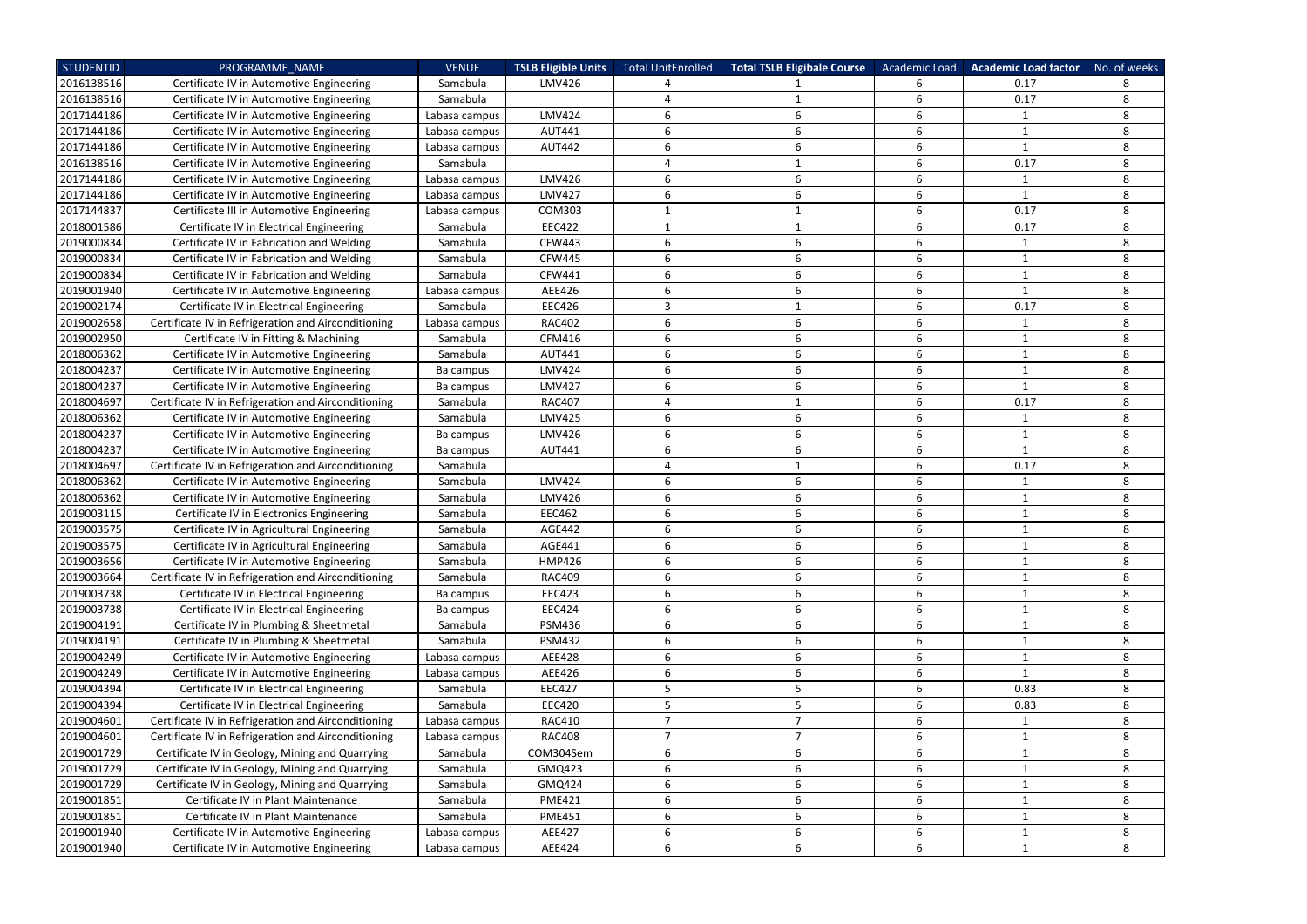| 2019002090 | Certificate IV in Plant Maintenance                 | Samabula                  | <b>PME454</b> | 6              | 6 | 6                |              | 8 |
|------------|-----------------------------------------------------|---------------------------|---------------|----------------|---|------------------|--------------|---|
| 2019002658 | Certificate IV in Refrigeration and Airconditioning | Labasa campus             | <b>RAC404</b> | 6              | 6 | 6                |              | 8 |
| 2019002658 | Certificate IV in Refrigeration and Airconditioning | Labasa campus             | <b>RAC400</b> | 6              | 6 | 6                |              | 8 |
| 2019002950 | Certificate IV in Fitting & Machining               | Samabula                  | <b>CFM415</b> | 6              | 6 | 6                |              | 8 |
| 2019003115 | Certificate IV in Electronics Engineering           | Samabula                  | <b>EEC421</b> | 6              | 6 | 6                |              | 8 |
| 2018004237 | Certificate IV in Automotive Engineering            | Ba campus                 | <b>AUT442</b> | 6              | 6 | 6                |              | 8 |
| 2018004237 | Certificate IV in Automotive Engineering            | Ba campus                 | <b>LMV425</b> | 6              | 6 | 6                |              | 8 |
| 2019003292 | Certificate IV in Electrical Engineering            | Samabula                  | <b>EEC426</b> | $\overline{2}$ | 2 | 6                | 0.33         | 8 |
| 2019003664 | Certificate IV in Refrigeration and Airconditioning | Samabula                  | <b>RAC410</b> | 6              | 6 | 6                | -1           | 8 |
| 2019003664 | Certificate IV in Refrigeration and Airconditioning | Samabula                  | <b>RAC411</b> | 6              | 6 | 6                |              | 8 |
| 2019003664 | Certificate IV in Refrigeration and Airconditioning | Samabula                  | <b>RAC407</b> | 6              | 6 | 6                |              | 8 |
| 2019003738 | Certificate IV in Electrical Engineering            | Ba campus                 | <b>EEC422</b> | 6              | 6 | 6                |              | 8 |
| 2019004249 | Certificate IV in Automotive Engineering            | Labasa campus             | AEE427        | 6              | 6 | 6                |              | 8 |
| 2019004249 | Certificate IV in Automotive Engineering            | Labasa campus             | <b>AUT442</b> | 6              | 6 | 6                |              | 8 |
| 2019004605 | Certificate IV in Automotive Engineering            | Samabula                  | <b>LMV424</b> | 6              | 6 | 6                |              | 8 |
| 2019004605 | Certificate IV in Automotive Engineering            | Samabula                  | <b>LMV427</b> | 6              | 6 | 6                |              | 8 |
| 2019000693 | Certificate IV in Biomedical Engineering            | Samabula                  | <b>EEC466</b> | 6              | 6 | 6                |              | 8 |
| 2019000693 | Certificate IV in Biomedical Engineering            | Samabula                  | <b>EEC426</b> | 6              | 6 | 6                |              | 8 |
| 2019000834 | Certificate IV in Fabrication and Welding           | Samabula                  | <b>CFW444</b> | 6              | 6 | 6                |              | 8 |
| 2019000834 | Certificate IV in Fabrication and Welding           | Samabula                  | <b>CFW442</b> | 6              | 6 | 6                |              | 8 |
| 2019001729 | Certificate IV in Geology, Mining and Quarrying     | Samabula                  | GMQ422        | 6              | 6 | 6                |              | 8 |
| 2019001940 | Certificate IV in Automotive Engineering            | Labasa campus             | <b>AEE428</b> | 6              | 6 | 6                |              | 8 |
| 2019001940 | Certificate IV in Automotive Engineering            | Labasa campus             | <b>AUT442</b> | 6              | 6 | 6                | -1           | 8 |
| 2019002090 | Certificate IV in Plant Maintenance                 | Samabula                  | <b>PMM454</b> | 6              | 6 | 6                |              | 8 |
| 2019002090 | Certificate IV in Plant Maintenance                 | Samabula                  | <b>PME455</b> | 6              | 6 | 6                |              | 8 |
| 2019003115 | Certificate IV in Electronics Engineering           | Samabula                  | EEC461        | 6              | 6 | 6                |              | 8 |
| 2019003575 | Certificate IV in Agricultural Engineering          | Samabula                  | <b>AGE444</b> | 6              | 6 | 6                |              | 8 |
| 2019003656 | Certificate IV in Automotive Engineering            | Samabula                  | <b>AUT366</b> | 6              | 6 | 6                | -1           | 8 |
| 2019003656 | Certificate IV in Automotive Engineering            | Samabula                  | <b>AUT441</b> | 6              | 6 | 6                | $\mathbf 1$  | 8 |
| 2018006499 | Certificate IV in Electrical Engineering            |                           | <b>EEC427</b> | 3              | 3 | 6                | 0.5          | 8 |
| 2019000834 | Certificate IV in Fabrication and Welding           | Labasa campus<br>Samabula | <b>CFW446</b> |                |   |                  |              | 8 |
| 2019001851 | Certificate IV in Plant Maintenance                 | Samabula                  | <b>PME442</b> | 6              | 6 | 6                |              | 8 |
| 2019002090 |                                                     |                           |               | 6              |   | 6                | 1            | 8 |
|            | Certificate IV in Plant Maintenance                 | Samabula                  | <b>PME441</b> |                | 6 |                  |              |   |
| 2019002950 | Certificate IV in Fitting & Machining               | Samabula                  | <b>CFM405</b> | 6              | 6 | 6                |              | 8 |
| 2019002950 | Certificate IV in Fitting & Machining               | Samabula                  | <b>CFM403</b> | 6              | 6 | 6                | -1           | 8 |
| 2019003115 | Certificate IV in Electronics Engineering           | Samabula                  | <b>EEC426</b> | 6              | 6 | 6                |              | 8 |
| 2019003575 | Certificate IV in Agricultural Engineering          | Samabula                  | AGE440        | 6              | 6 | 6                | 1            | 8 |
| 2019003656 | Certificate IV in Automotive Engineering            | Samabula                  | <b>HMP427</b> | 6              | 6 | 6                |              | 8 |
| 2019003656 | Certificate IV in Automotive Engineering            | Samabula                  | <b>HMP424</b> | 6              | 6 | $\boldsymbol{6}$ |              | 8 |
| 2019004605 | Certificate IV in Automotive Engineering            | Samabula                  | LMV425        | 6              | 6 | 6                |              | 8 |
| 2019004790 | Certificate IV in Automotive Engineering            | Samabula                  | AEE425        | 5              | 5 | 6                | 0.83         | 8 |
| 2019004838 | Certificate III in Fabrication and Welding          | Ba campus                 | <b>CFW336</b> | 6              | 6 | 6                |              | 8 |
| 2019004838 | Certificate III in Fabrication and Welding          | Ba campus                 | CFW331        | 6              | 6 | 6                | $\mathbf{1}$ | 8 |
| 2019004899 | Certificate IV in Plant Maintenance                 | Samabula                  | <b>PME441</b> | 6              | 6 | $\boldsymbol{6}$ | 1            | 8 |
| 2019004899 | Certificate IV in Plant Maintenance                 | Samabula                  | <b>PME456</b> | 6              | 6 | 6                |              | 8 |
| 2019004979 | Certificate IV in Plumbing & Sheetmetal             | Samabula                  | <b>PSM434</b> | 6              | 6 | 6                | $\mathbf{1}$ | 8 |
| 2018006499 | Certificate IV in Electrical Engineering            | Labasa campus             | <b>EEC423</b> | 3              | 3 | 6                | 0.5          | 8 |
| 2018006499 | Certificate IV in Electrical Engineering            | Labasa campus             | <b>EEC426</b> | 3              | 3 | 6                | 0.5          | 8 |
| 2019000693 | Certificate IV in Biomedical Engineering            | Samabula                  | <b>EEC492</b> | 6              | 6 | $\boldsymbol{6}$ | $\mathbf{1}$ | 8 |
| 2019000693 | Certificate IV in Biomedical Engineering            | Samabula                  | EEC471        | 6              | 6 | 6                | $\mathbf{1}$ | 8 |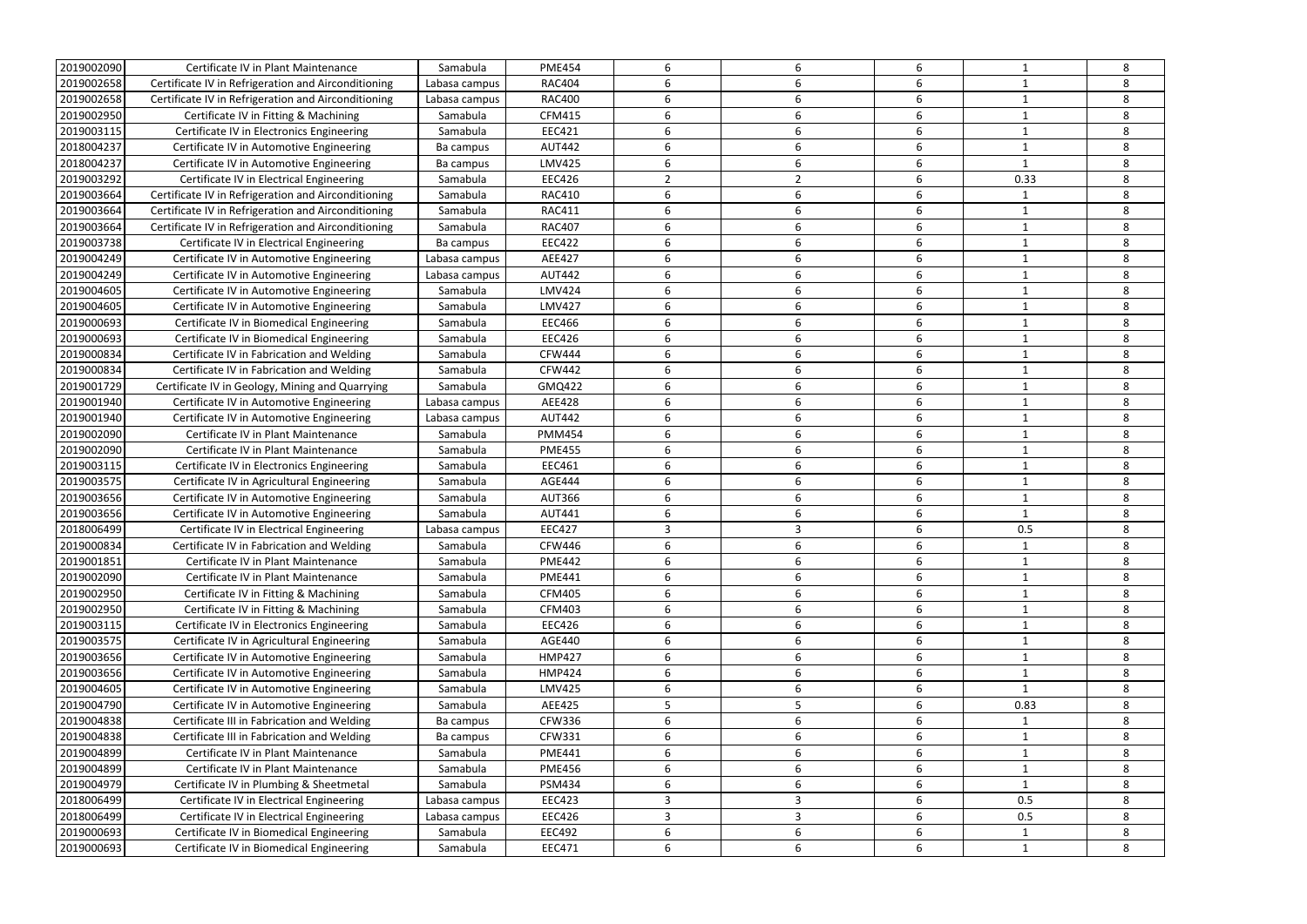| 2019001729 | Certificate IV in Geology, Mining and Quarrying     | Samabula      | GMQ421        | 6              | 6              | 6                | 1            | 8 |
|------------|-----------------------------------------------------|---------------|---------------|----------------|----------------|------------------|--------------|---|
| 2019001851 | Certificate IV in Plant Maintenance                 | Samabula      | <b>PME431</b> | 6              | 6              | 6                | $\mathbf{1}$ | 8 |
| 2019001940 | Certificate IV in Automotive Engineering            | Labasa campus | AEE425        | 6              | 6              | 6                | -1           | 8 |
| 2019002090 | Certificate IV in Plant Maintenance                 | Samabula      | <b>PME456</b> | 6              | 6              | $\boldsymbol{6}$ | $\mathbf{1}$ | 8 |
| 2019002174 | Certificate IV in Electrical Engineering            | Samabula      |               | 3              |                | 6                | 0.17         | 8 |
| 2019002658 | Certificate IV in Refrigeration and Airconditioning | Labasa campus | <b>RAC401</b> | 6              | 6              | 6                | 1            | 8 |
| 2019002658 | Certificate IV in Refrigeration and Airconditioning | Labasa campus | <b>RAC403</b> | 6              | 6              | 6                | $\mathbf{1}$ | 8 |
| 2019007152 | Certificate IV in Electrical Engineering            | Labasa campus | <b>EEC423</b> | 6              | 6              | 6                | -1           | 8 |
| 2019007152 | Certificate IV in Electrical Engineering            | Labasa campus | <b>EEC427</b> | 6              | 6              | 6                | $\mathbf{1}$ | 8 |
| 2020000041 | Certificate IV in Automotive Engineering            | Samabula      | AEE424        | 6              | 6              | 6                | -1           | 8 |
| 2020000043 | Certificate IV in Automotive Engineering            | Samabula      | AEE424        | 6              | 6              | 6                | $\mathbf{1}$ | 8 |
| 2019004790 | Certificate IV in Automotive Engineering            | Samabula      | AEE427        | 5              | 5              | 6                | 0.83         | 8 |
| 2019004790 | Certificate IV in Automotive Engineering            | Samabula      | AEE424        | 5              | 5              | 6                | 0.83         | 8 |
| 2019004899 | Certificate IV in Plant Maintenance                 | Samabula      | <b>PMM454</b> | 6              | 6              | 6                | 1            | 8 |
| 2019004979 | Certificate IV in Plumbing & Sheetmetal             | Samabula      | <b>PSM433</b> | 6              | 6              | 6                | $\mathbf{1}$ | 8 |
| 2019003656 | Certificate IV in Automotive Engineering            | Samabula      | <b>HMP425</b> | 6              | 6              | 6                | 1            | 8 |
| 2019003738 | Certificate IV in Electrical Engineering            | Ba campus     | <b>EEC427</b> | 6              | 6              | 6                | $\mathbf{1}$ | 8 |
| 2019004249 | Certificate IV in Automotive Engineering            | Labasa campus | AEE424        | 6              | 6              | 6                | $\mathbf{1}$ | 8 |
| 2019004249 | Certificate IV in Automotive Engineering            | Labasa campus | AEE425        | 6              | 6              | 6                | -1           | 8 |
| 2019004394 | Certificate IV in Electrical Engineering            | Samabula      | <b>EEC424</b> | 5              | 5              | 6                | 0.83         | 8 |
| 2019004790 | Certificate IV in Automotive Engineering            | Samabula      | AEE426        | 5              | 5              | 6                | 0.83         | 8 |
| 2019004838 | Certificate III in Fabrication and Welding          | Ba campus     | <b>CFW333</b> | 6              | 6              | 6                | 1            | 8 |
| 2019004838 | Certificate III in Fabrication and Welding          | Ba campus     | <b>CFW335</b> | 6              | 6              | 6                | $\mathbf{1}$ | 8 |
| 2019004899 | Certificate IV in Plant Maintenance                 | Samabula      | <b>PME453</b> | 6              | 6              | 6                | $\mathbf{1}$ | 8 |
| 2019004979 | Certificate IV in Plumbing & Sheetmetal             | Samabula      | <b>PSM431</b> | 6              | 6              | 6                | $\mathbf{1}$ | 8 |
| 2019004191 | Certificate IV in Plumbing & Sheetmetal             | Samabula      | <b>PSM435</b> | 6              | 6              | 6                | $\mathbf{1}$ | 8 |
| 2019004191 | Certificate IV in Plumbing & Sheetmetal             | Samabula      | <b>PSM431</b> | 6              | 6              | 6                | $\mathbf{1}$ | 8 |
| 2019004191 | Certificate IV in Plumbing & Sheetmetal             | Samabula      | <b>PSM434</b> | 6              | 6              | 6                | -1           | 8 |
| 2019004601 | Certificate IV in Refrigeration and Airconditioning | Labasa campus | <b>RAC409</b> | 7              | 7              | 6                |              | 8 |
| 2019004601 | Certificate IV in Refrigeration and Airconditioning | Labasa campus | <b>RAC405</b> | 7              | $\overline{7}$ | 6                | $\mathbf{1}$ | 8 |
| 2019004601 | Certificate IV in Refrigeration and Airconditioning | Labasa campus | <b>RAC406</b> |                |                |                  |              | 8 |
| 2019004838 | Certificate III in Fabrication and Welding          | Ba campus     | <b>CFW332</b> | 6              | 6              | 6                | 1            | 8 |
| 2019004838 | Certificate III in Fabrication and Welding          | Ba campus     | <b>CFW334</b> | 6              | 6              | 6                | $\mathbf{1}$ | 8 |
| 2019004979 | Certificate IV in Plumbing & Sheetmetal             | Samabula      | <b>PSM432</b> | 6              | 6              | 6                | $\mathbf{1}$ | 8 |
| 2019005545 | Certificate IV in Automotive Engineering            | Ba campus     | <b>AUT441</b> | $\mathbf{1}$   |                | 6                | 0.17         | 8 |
| 2019002950 | Certificate IV in Fitting & Machining               | Samabula      | <b>CFM407</b> | 6              | 6              | 6                |              | 8 |
| 2019002950 | Certificate IV in Fitting & Machining               | Samabula      | <b>CFM408</b> | 6              | 6              | 6                | $\mathbf{1}$ | 8 |
| 2019003292 | Certificate IV in Electrical Engineering            | Samabula      | <b>EEC427</b> | $\overline{2}$ | 2              | 6                | 0.33         | 8 |
| 2019003575 | Certificate IV in Agricultural Engineering          | Samabula      | <b>AGE445</b> | 6              | 6              | 6                | 1            | 8 |
| 2019003575 | Certificate IV in Agricultural Engineering          | Samabula      | <b>AGE439</b> | 6              | 6              | 6                | $\mathbf{1}$ | 8 |
| 2019003664 | Certificate IV in Refrigeration and Airconditioning | Samabula      | <b>RAC408</b> | 6              | 6              | 6                | -1           | 8 |
| 2019003738 | Certificate IV in Electrical Engineering            | Ba campus     | <b>EEC420</b> | 6              | 6              | 6                | $\mathbf{1}$ | 8 |
| 2019004394 | Certificate IV in Electrical Engineering            | Samabula      | <b>EEC422</b> | 5              | 5              | 6                | 0.83         | 8 |
| 2019004394 | Certificate IV in Electrical Engineering            | Samabula      | <b>EEC426</b> | 5              | 5              | 6                | 0.83         | 8 |
| 2019004601 | Certificate IV in Refrigeration and Airconditioning | Labasa campus | <b>RAC411</b> | $\overline{7}$ | $\overline{7}$ | 6                | 1            | 8 |
| 2019004601 | Certificate IV in Refrigeration and Airconditioning | Labasa campus | <b>RAC407</b> | $\overline{7}$ | $\overline{7}$ | 6                | 1            | 8 |
| 2019004605 | Certificate IV in Automotive Engineering            | Samabula      | <b>AUT442</b> | 6              | 6              | 6                | 1            | 8 |
| 2020000051 | Certificate IV in Automotive Engineering            | Samabula      | <b>AEE428</b> | 6              | 6              | 6                | 1            | 8 |
| 2020000051 | Certificate IV in Automotive Engineering            | Samabula      | AEE426        | 6              | 6              | 6                | $\mathbf{1}$ | 8 |
| 2020000051 | Certificate IV in Automotive Engineering            | Samabula      | <b>AUT442</b> | 6              | 6              | 6                | 1            | 8 |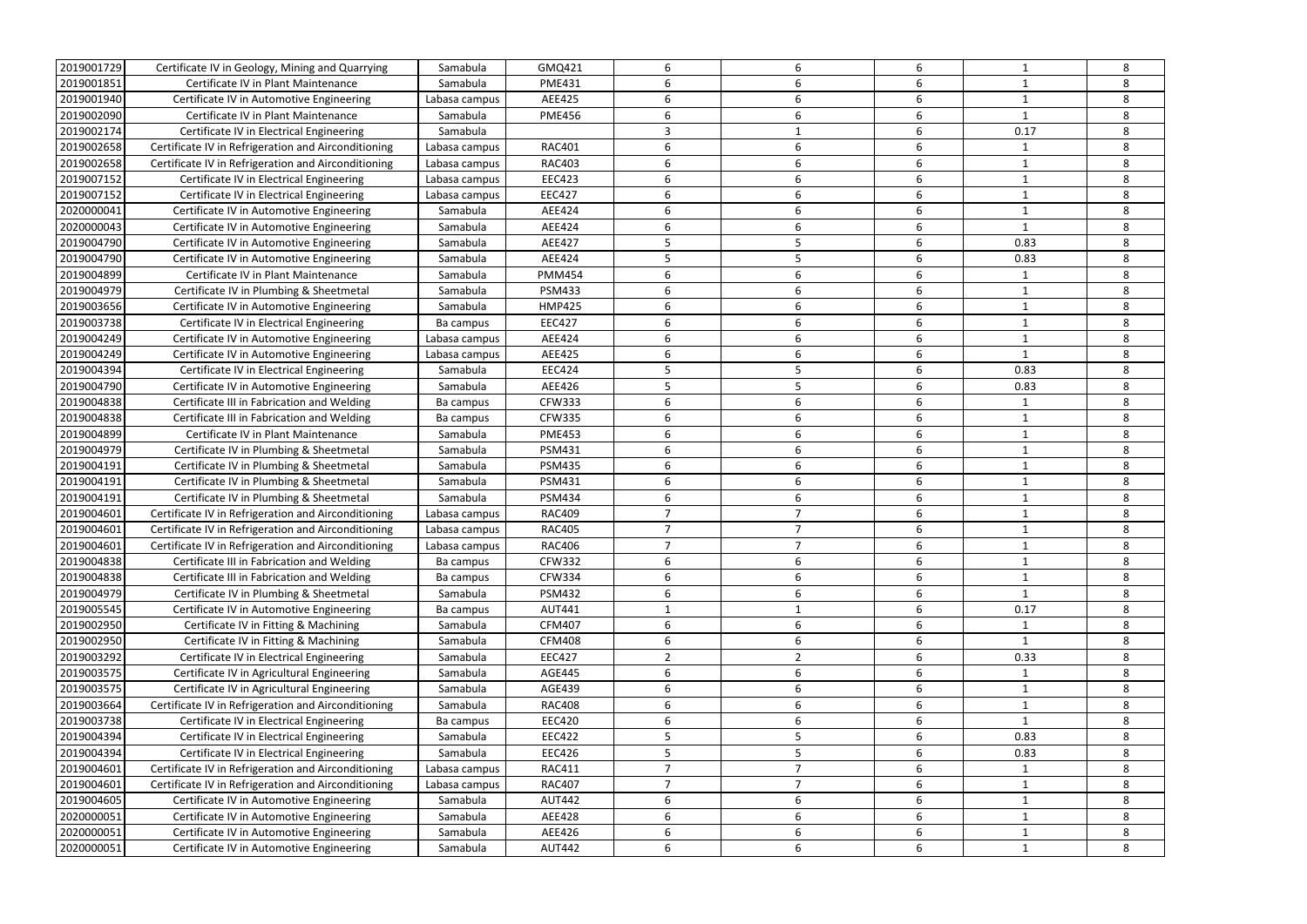| 2020000071 | Certificate IV in Automotive Engineering            | Samabula      | <b>AUT442</b> | 6              | 6 | 6 |              | 8 |
|------------|-----------------------------------------------------|---------------|---------------|----------------|---|---|--------------|---|
| 2020000071 | Certificate IV in Automotive Engineering            | Samabula      | <b>HCV426</b> | 6              |   | 6 |              | 8 |
| 2020000071 | Certificate IV in Automotive Engineering            | Samabula      | <b>HCV425</b> | 6              | 6 | 6 |              | 8 |
| 2020000085 | Certificate IV in Automotive Engineering            | Ba campus     | AUT441        | 6              | 6 | 6 |              | 8 |
| 2020000085 | Certificate IV in Automotive Engineering            | Ba campus     | <b>HCV424</b> | 6              | 6 | 6 |              | 8 |
| 2020000112 | Certificate IV in Refrigeration and Airconditioning | Samabula      | <b>RAC411</b> | 6              | 6 | 6 |              | 8 |
| 2020000171 | Certificate IV in Automotive Engineering            | Samabula      | AEE425        | $\overline{7}$ | ⇁ | 6 |              | 8 |
| 2020000215 | Certificate IV in Refrigeration and Airconditioning | Labasa campus | <b>RAC411</b> | 6              | 6 | 6 |              | 8 |
| 2020000960 | Certificate IV in Refrigeration and Airconditioning | Samabula      | <b>RAC408</b> | 6              | 6 | 6 |              | 8 |
| 2020001073 | Certificate IV in Refrigeration and Airconditioning | Samabula      | <b>RAC409</b> | 6              | 6 | 6 |              | 8 |
| 2020001073 | Certificate IV in Refrigeration and Airconditioning | Samabula      | <b>RAC406</b> | 6              | 6 | 6 |              | 8 |
| 2020001123 | Certificate III in Agricultural Engineering         | Ba campus     | AGE332        | 6              | 6 | 6 |              | 8 |
| 2020001252 | Certificate IV in Refrigeration and Airconditioning | Samabula      | <b>RAC406</b> | 6              | 6 | 6 |              | 8 |
| 2020001278 | Certificate IV in Electrical Engineering            | Samabula      | <b>EEC423</b> | 6              | 6 | 6 | 1            | 8 |
| 2020001325 | Certificate IV in Automotive Engineering            | Samabula      | <b>AUT442</b> | 6              | 6 | 6 | -1           | 8 |
| 2020001404 | Certificate IV in Plant Maintenance                 | Samabula      | <b>PME431</b> | 6              | 3 | 6 | 0.5          | 8 |
| 2020001482 | Certificate IV in Automotive Engineering            | Samabula      | <b>HMP424</b> | 6              | 6 | 6 |              | 8 |
| 2020001618 | Certificate IV in Automotive Engineering            | Samabula      | AEE426        | 6              | 6 | 6 |              | 8 |
| 2020001618 | Certificate IV in Automotive Engineering            | Samabula      | <b>AUT442</b> | 6              | 6 | 6 |              | 8 |
| 2020001618 | Certificate IV in Automotive Engineering            | Samabula      | AEE424        | 6              | 6 | 6 |              | 8 |
| 2020001628 | Certificate IV in Automotive Engineering            | Samabula      | <b>AEE428</b> | 6              | 6 | 6 |              | 8 |
| 2020001628 | Certificate IV in Automotive Engineering            | Samabula      | AEE426        | 6              | 6 | 6 |              | 8 |
| 2020001639 | Certificate IV in Automotive Engineering            | Ba campus     | <b>LMV427</b> | 6              | 6 | 6 | 1            | 8 |
| 2020001649 | Certificate IV in Automotive Engineering            | Ba campus     | <b>HCV427</b> | 6              | 6 | 6 | $\mathbf{1}$ | 8 |
| 2020001750 | Certificate IV in Fitting & Machining               | Samabula      | <b>CFM405</b> | 5              | 5 | 6 | 0.83         | 8 |
| 2020001756 | Certificate IV in Plant Maintenance                 | Samabula      | <b>PME421</b> | 6              | 2 | 6 | 0.33         | 8 |
| 2020001815 | Certificate IV in Joinery and Cabinet Making        | Ba campus     | <b>JCM444</b> | 6              | 6 | 6 |              | 8 |
| 2020001829 | Certificate IV in Electronics Engineering           | Samabula      | EEC421        | 6              | 6 | 6 |              | 8 |
| 2020001841 | Certificate IV in Plant Maintenance                 | Samabula      | <b>PME421</b> | 6              | 6 | 6 |              | 8 |
| 2020001841 | Certificate IV in Plant Maintenance                 | Samabula      | <b>PME431</b> | 6              |   | 6 |              | 8 |
| 2020001956 | Certificate IV in Refrigeration and Airconditioning | Samabula      | <b>RAC408</b> |                |   |   |              | 8 |
| 2020002126 | Certificate IV in Refrigeration and Airconditioning | Samabula      | <b>RAC410</b> | 6              | 6 | 6 | 1            | 8 |
| 2020002126 | Certificate IV in Refrigeration and Airconditioning | Samabula      | <b>RAC411</b> | 6              | 6 | 6 | $\mathbf{1}$ | 8 |
| 2020002231 | Certificate IV in Manufacturing Engineering         | Samabula      | <b>PME442</b> | 6              | 6 | 6 |              | 8 |
| 2020002274 | Certificate IV in Automotive Engineering            | Samabula      | AEE426        | 6              | 6 | 6 | 1            | 8 |
| 2020002276 | Certificate IV in Automotive Engineering            | Ba campus     | <b>LMV427</b> | 6              | 6 | 6 |              | 8 |
| 2020002276 | Certificate IV in Automotive Engineering            | Ba campus     | AUT441        | 6              | 6 | 6 |              | 8 |
| 2019007152 | Certificate IV in Electrical Engineering            | Labasa campus | <b>EEC422</b> | 6              | 6 | 6 |              | 8 |
| 2019007152 | Certificate IV in Electrical Engineering            | Labasa campus | <b>EEC424</b> | 6              | 6 | 6 |              | 8 |
| 2020000043 | Certificate IV in Automotive Engineering            | Samabula      | <b>AUT442</b> | 6              | 6 | 6 | $\mathbf 1$  | 8 |
| 2020000043 | Certificate IV in Automotive Engineering            | Samabula      | AEE425        | 6              | 6 | 6 | -1           | 8 |
| 2020000085 | Certificate IV in Automotive Engineering            | Ba campus     | <b>HCV427</b> | 6              | 6 | 6 |              | 8 |
| 2020000112 | Certificate IV in Refrigeration and Airconditioning | Samabula      | <b>RAC409</b> | 6              | 6 | 6 | 1            | 8 |
| 2020000118 | Certificate IV in Electrical Engineering            | Ba campus     | <b>EEC423</b> | 4              | 4 | 6 | 0.67         | 8 |
| 2020000118 | Certificate IV in Electrical Engineering            | Ba campus     | <b>EEC422</b> | 4              | 4 | 6 | 0.67         | 8 |
| 2020000118 | Certificate IV in Electrical Engineering            | Ba campus     | <b>EEC426</b> | 4              | 4 | 6 | 0.67         | 8 |
| 2020000118 | Certificate IV in Electrical Engineering            | Ba campus     | <b>EEC427</b> | 4              | 4 | 6 | 0.67         | 8 |
| 2020000156 | Certificate IV in Automotive Engineering            | Ba campus     | <b>AUT442</b> | 6              | 6 | 6 | 1            | 8 |
| 2020000156 | Certificate IV in Automotive Engineering            | Ba campus     | <b>HCV426</b> | 6              | 6 | 6 | 1            | 8 |
| 2020000167 | Certificate IV in Automotive Engineering            | Ba campus     | <b>HCV424</b> | 6              | 6 | 6 | 1            | 8 |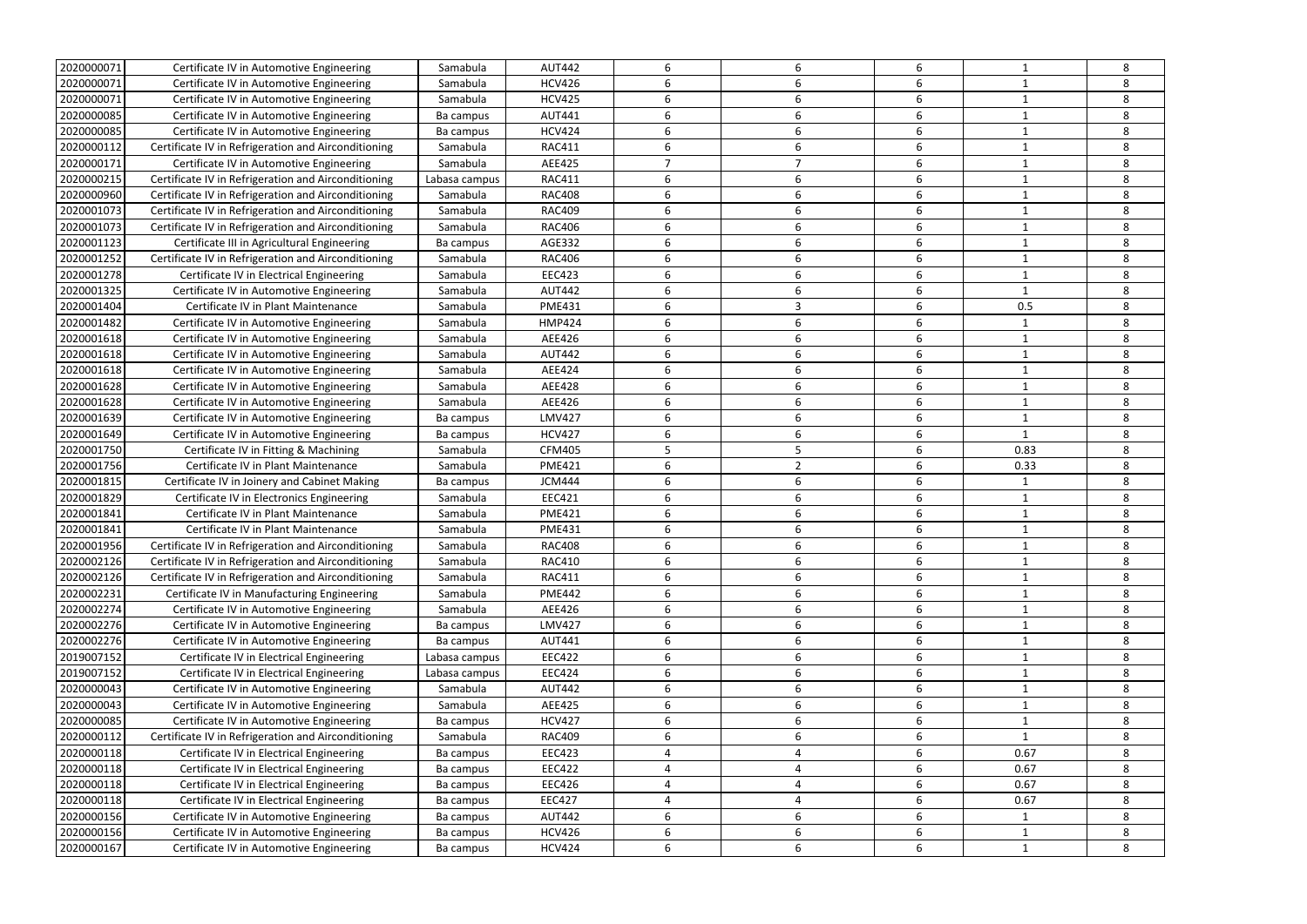| 2020000174               | Certificate IV in Automotive Engineering            | Ba campus             | <b>AUT442</b> | 6              | 6              | 6      |              | 8 |
|--------------------------|-----------------------------------------------------|-----------------------|---------------|----------------|----------------|--------|--------------|---|
| 2020000215               | Certificate IV in Refrigeration and Airconditioning | Labasa campus         | <b>RAC410</b> | 6              |                | 6      |              | 8 |
| 2020000215               | Certificate IV in Refrigeration and Airconditioning | Labasa campus         | <b>RAC407</b> | 6              | 6              | 6      |              | 8 |
| 2020000938               | Certificate IV in Automotive Engineering            | Samabula              | <b>AUT442</b> | 6              | 6              | 6      |              | 8 |
| 2020000938               | Certificate IV in Automotive Engineering            | Samabula              | <b>LMV427</b> | 6              | 6              | 6      |              | 8 |
| 2020000960               | Certificate IV in Refrigeration and Airconditioning | Samabula              | <b>RAC409</b> | 6              | 6              | 6      |              | 8 |
| 2020001123               | Certificate III in Agricultural Engineering         | Ba campus             | <b>PME317</b> | 6              | 6              | 6      |              | 8 |
| 2020001252               | Certificate IV in Refrigeration and Airconditioning | Samabula              | <b>RAC409</b> | 6              | 6              | 6      |              | 8 |
| 2020001278               | Certificate IV in Electrical Engineering            | Samabula              | <b>EEC427</b> | 6              | 6              | 6      |              | 8 |
| 2020001278               | Certificate IV in Electrical Engineering            | Samabula              | <b>EEC420</b> | 6              | 6              | 6      |              | 8 |
| 2020001325               | Certificate IV in Automotive Engineering            | Samabula              | <b>HMP426</b> | 6              | 6              | 6      |              | 8 |
| 2020001592               | Certificate III in Fabrication and Welding          | Ba campus             | <b>CFW336</b> | 6              | 6              | 6      |              | 8 |
| 2020001592               | Certificate III in Fabrication and Welding          | Ba campus             | <b>CFW331</b> | 6              | 6              | 6      |              | 8 |
| 2020001618               | Certificate IV in Automotive Engineering            | Samabula              | AEE425        | 6              | 6              | 6      | -1           | 8 |
| 2020001628               | Certificate IV in Automotive Engineering            | Samabula              | <b>AEE427</b> | 6              | 6              | 6      |              | 8 |
| 2020001628               | Certificate IV in Automotive Engineering            | Samabula              | <b>AUT442</b> | 6              | 6              | 6      |              | 8 |
| 2020001639               | Certificate IV in Automotive Engineering            | Ba campus             | <b>LMV426</b> | 6              | 6              | 6      |              | 8 |
| 2020001649               | Certificate IV in Automotive Engineering            | Ba campus             | AUT441        | 6              | 6              | 6      |              | 8 |
| 2020001649               | Certificate IV in Automotive Engineering            | Ba campus             | <b>HCV424</b> | 6              | 6              | 6      |              | 8 |
| 2020001750               | Certificate IV in Fitting & Machining               | Samabula              | <b>CFM407</b> | 5              | 5              | 6      | 0.83         | 8 |
| 2020001750               | Certificate IV in Fitting & Machining               | Samabula              | <b>CFM408</b> | 5              |                | 6      | 0.83         | 8 |
| 2020001815               | Certificate IV in Joinery and Cabinet Making        |                       | <b>JCM445</b> | 6              | 6              | 6      | -1           | 8 |
| 2020001829               | Certificate IV in Electronics Engineering           | Ba campus<br>Samabula | EEC461        | 6              | 6              | 6      | 1            | 8 |
| 2020001841               | Certificate IV in Plant Maintenance                 | Samabula              | <b>PME451</b> | 6              | 6              | 6      | $\mathbf{1}$ | 8 |
|                          |                                                     |                       |               | 5              | 5              | 6      |              |   |
| 2019004790               | Certificate IV in Automotive Engineering            | Samabula              | <b>AUT442</b> |                |                |        | 0.83         | 8 |
| 2019004899               | Certificate IV in Plant Maintenance                 | Samabula              | <b>PME454</b> | 6              | 6              | 6<br>6 |              | 8 |
| 2019004979               | Certificate IV in Plumbing & Sheetmetal             | Samabula              | <b>PSM436</b> | 6              | 6              |        |              | 8 |
| 2020000009<br>2020000009 | Certificate IV in Automotive Engineering            | Samabula              | <b>AUT442</b> | 6              | 6              | 6      |              | 8 |
|                          |                                                     |                       |               |                |                |        |              |   |
|                          | Certificate IV in Automotive Engineering            | Samabula              | <b>LMV427</b> | 6              | 6              | 6      |              | 8 |
| 2020000043               | Certificate IV in Automotive Engineering            | Samabula              | <b>AEE428</b> | 6              |                | 6      |              | 8 |
| 2020000085               | Certificate IV in Automotive Engineering            | Ba campus             | <b>HCV426</b> |                |                |        |              | 8 |
| 2020000156               | Certificate IV in Automotive Engineering            | Ba campus             | <b>AUT441</b> | 6              | 6              | 6      | 1            | 8 |
| 2020000156               | Certificate IV in Automotive Engineering            | Ba campus             | <b>HCV424</b> | 6              | 6              | 6      | $\mathbf{1}$ | 8 |
| 2020000156               | Certificate IV in Automotive Engineering            | Ba campus             | <b>HCV425</b> | 6              | 6              | 6      |              | 8 |
| 2020000167               | Certificate IV in Automotive Engineering            | Ba campus             | <b>AUT442</b> | 6              | 6              | 6      | 1            | 8 |
| 2020000171               | Certificate IV in Automotive Engineering            | Samabula              | AEE428        | $\overline{7}$ | $\overline{7}$ | 6      |              | 8 |
| 2020000174               | Certificate IV in Automotive Engineering            | Ba campus             | AUT441        | 6              | 6              | 6      |              | 8 |
| 2020000174               | Certificate IV in Automotive Engineering            | Ba campus             | <b>HCV424</b> | 6              | 6              | 6      |              | 8 |
| 2020000215               | Certificate IV in Refrigeration and Airconditioning | Labasa campus         | <b>RAC409</b> | 6              | 6              | 6      |              | 8 |
| 2020000215               | Certificate IV in Refrigeration and Airconditioning | Labasa campus         | <b>RAC406</b> | 6              | 6              | 6      | $\mathbf 1$  | 8 |
| 2020000960               | Certificate IV in Refrigeration and Airconditioning | Samabula              | <b>RAC410</b> | 6              | 6              | 6      | -1           | 8 |
| 2020001123               | Certificate III in Agricultural Engineering         | Ba campus             | AGE333        | 6              | 6              | 6      |              | 8 |
| 2020001123               | Certificate III in Agricultural Engineering         | Ba campus             | AGE336        | 6              | 6              | 6      | 1            | 8 |
| 2020001278               | Certificate IV in Electrical Engineering            | Samabula              | <b>EEC424</b> | 6              | 6              | 6      |              | 8 |
| 2020001325               | Certificate IV in Automotive Engineering            | Samabula              | <b>HMP424</b> | 6              | 6              | 6      |              | 8 |
| 2020001404               | Certificate IV in Plant Maintenance                 | Samabula              | <b>MEA418</b> | 6              | 3              | 6      | 0.5          | 8 |
| 2020001404               | Certificate IV in Plant Maintenance                 | Samabula              |               | 6              | 3              | 6      | 0.5          | 8 |
| 2020001618               | Certificate IV in Automotive Engineering            | Samabula              | AEE428        | 6              | 6              | 6      |              | 8 |
| 2020001628               | Certificate IV in Automotive Engineering            | Samabula              | AEE424        | 6              | 6              | 6      | 1            | 8 |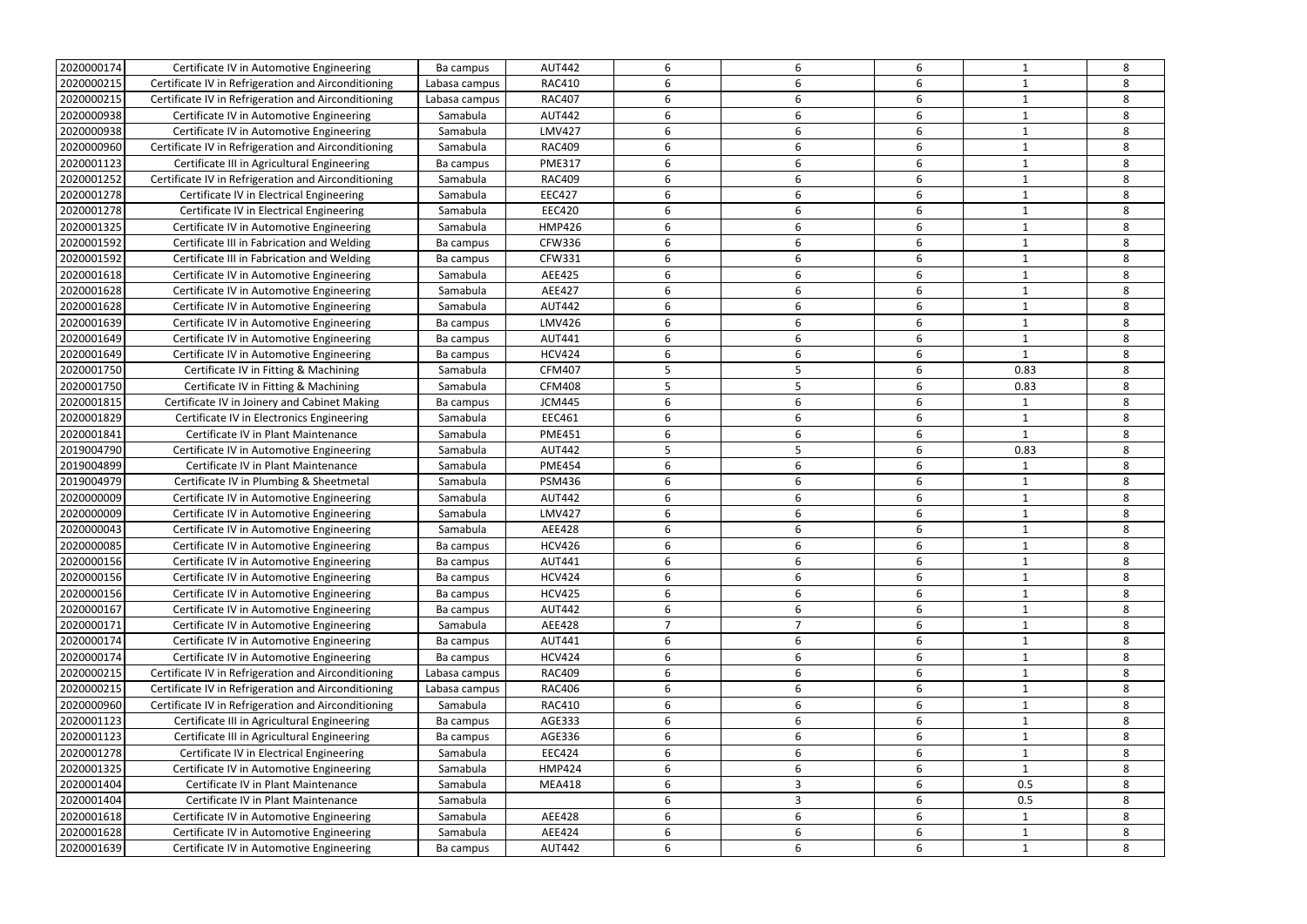| 2020001750 | Certificate IV in Fitting & Machining               | Samabula      | <b>CFM416</b> | 5 |                | 6 | 0.83         | 8 |
|------------|-----------------------------------------------------|---------------|---------------|---|----------------|---|--------------|---|
| 2020001750 | Certificate IV in Fitting & Machining               | Samabula      | <b>CFM415</b> |   |                | 6 | 0.83         | 8 |
| 2020001756 | Certificate IV in Plant Maintenance                 | Samabula      |               | 6 |                | 6 | 0.33         | 8 |
| 2020001756 | Certificate IV in Plant Maintenance                 | Samabula      |               | 6 | $\overline{2}$ | 6 | 0.33         | 8 |
| 2020001815 | Certificate IV in Joinery and Cabinet Making        | Ba campus     | <b>JCM441</b> | 6 | 6              | 6 | -1           | 8 |
| 2020001829 | Certificate IV in Electronics Engineering           | Samabula      | <b>EEC463</b> | 6 | 6              | 6 |              | 8 |
| 2020001875 | Certificate IV in Automotive Engineering            | Labasa campus | AEE427        | 6 | 6              | 6 |              | 8 |
| 2020001875 | Certificate IV in Automotive Engineering            | Labasa campus | AEE426        | 6 | 6              | 6 |              | 8 |
| 2020001956 | Certificate IV in Refrigeration and Airconditioning | Samabula      | <b>RAC406</b> | 6 | 6              | 6 |              | 8 |
| 2020001956 | Certificate IV in Refrigeration and Airconditioning | Samabula      | <b>RAC411</b> | 6 | 6              | 6 |              | 8 |
| 2020002126 | Certificate IV in Refrigeration and Airconditioning | Samabula      | <b>RAC407</b> | 6 | 6              | 6 |              | 8 |
| 2020002231 | Certificate IV in Manufacturing Engineering         | Samabula      | <b>PMM432</b> | 6 | 6              | 6 |              | 8 |
| 2020002274 | Certificate IV in Automotive Engineering            | Samabula      | AEE425        | 6 | 6              | 6 |              | 8 |
| 2020002276 | Certificate IV in Automotive Engineering            | Ba campus     | <b>LMV426</b> | 6 | 6              | 6 |              | 8 |
| 2020002276 | Certificate IV in Automotive Engineering            | Ba campus     | <b>AUT442</b> | 6 | 6              | 6 |              | 8 |
| 2020002276 | Certificate IV in Automotive Engineering            | Ba campus     | <b>LMV425</b> | 6 | 6              | 6 |              | 8 |
| 2020002297 | Certificate IV in Refrigeration and Airconditioning | Labasa campus | <b>RAC408</b> | 6 | 6              | 6 |              | 8 |
| 2020002341 | Certificate IV in Carpentry                         | Samabula      | CFC451        | 6 | 6              | 6 | -1           | 8 |
| 2020002341 | Certificate IV in Carpentry                         | Samabula      | CFC454        | 6 | 6              | 6 |              | 8 |
| 2020002503 | Certificate III in Electrical Engineering           | Samabula      | <b>EEC334</b> | 6 | 6              | 6 |              | 8 |
| 2020002649 | Certificate IV in Automotive Engineering            | Labasa campus | <b>LMV425</b> | 6 | 6              | 6 |              | 8 |
| 2020002674 | Certificate IV in Biomedical Engineering            | Samabula      | <b>EEC466</b> | 6 | 6              | 6 |              | 8 |
| 2020002674 | Certificate IV in Biomedical Engineering            | Samabula      | <b>EEC426</b> | 6 | 6              | 6 |              | 8 |
| 2020003114 | Certificate IV in Electrical Engineering            | Ba campus     | <b>EEC424</b> | 6 | 6              | 6 |              | 8 |
| 2020003125 | Certificate IV in Fitting & Machining               | Samabula      | <b>CFM408</b> | 6 | 6              | 6 | 1            | 8 |
| 2020003165 | Certificate IV in Electrical Engineering            | Labasa campus | <b>EEC422</b> | 6 | 6              | 6 |              | 8 |
| 2020003165 | Certificate IV in Electrical Engineering            | Labasa campus | <b>EEC427</b> | 6 | 6              | 6 |              | 8 |
| 2020001875 | Certificate IV in Automotive Engineering            | Labasa campus | AEE424        | 6 | 6              | 6 |              | 8 |
| 2020001883 | Certificate IV in Automotive Engineering            | Labasa campus | AEE426        | 6 | 6              | 6 |              | 8 |
| 2020001883 | Certificate IV in Automotive Engineering            | Labasa campus | AEE424        | 6 | 6              | 6 |              | 8 |
| 2020002214 | Certificate IV in Automotive Engineering            | Labasa campus | <b>LMV427</b> |   |                |   |              | 8 |
| 2020002214 | Certificate IV in Automotive Engineering            | Labasa campus | <b>AUT441</b> | 6 | 6              | 6 | 1            | 8 |
| 2020002277 | Certificate IV in Automotive Engineering            | Samabula      | ETH301        | 6 | 6              | 6 | $\mathbf{1}$ | 8 |
| 2020002277 | Certificate IV in Automotive Engineering            | Samabula      | <b>AUT369</b> | 6 | 6              | 6 |              | 8 |
| 2020002277 | Certificate IV in Automotive Engineering            | Samabula      | <b>AUT370</b> | 6 | 6              | 6 |              | 8 |
| 2020002341 | Certificate IV in Carpentry                         | Samabula      | CFC456        | 6 | 6              | 6 |              | 8 |
| 2020002361 | Certificate IV in Automotive Engineering            | Samabula      | <b>HCV427</b> | 6 | 6              | 6 | 1            | 8 |
| 2020002361 | Certificate IV in Automotive Engineering            | Samabula      | <b>HCV426</b> | 6 | 6              | 6 |              | 8 |
| 2020002645 | Certificate IV in Automotive Engineering            | Labasa campus | AEE424        | 6 | 6              | 6 | 1            | 8 |
| 2020002645 | Certificate IV in Automotive Engineering            | Labasa campus | AEE425        | 6 | 6              | 6 | $\mathbf{1}$ | 8 |
| 2020002649 | Certificate IV in Automotive Engineering            | Labasa campus | LMV424        | 6 | 6              | 6 |              | 8 |
| 2020002649 | Certificate IV in Automotive Engineering            | Labasa campus | <b>AUT441</b> | 6 | 6              | 6 | $\mathbf 1$  | 8 |
| 2020003034 | Certificate III in Automotive Engineering           | Labasa campus | COM303        | 3 |                | 6 | 0.17         | 8 |
| 2019007152 | Certificate IV in Electrical Engineering            | Labasa campus | <b>EEC420</b> | 6 | 6              | 6 | 1            | 8 |
| 2020000009 | Certificate IV in Automotive Engineering            | Samabula      | <b>LMV424</b> | 6 | 6              | 6 | 1            | 8 |
| 2020000009 | Certificate IV in Automotive Engineering            | Samabula      | <b>LMV425</b> | 6 | 6              | 6 | $\mathbf{1}$ | 8 |
| 2020000041 | Certificate IV in Automotive Engineering            | Samabula      | AEE427        | 6 | 6              | 6 | 1            | 8 |
| 2020002297 | Certificate IV in Refrigeration and Airconditioning | Labasa campus | <b>RAC411</b> | 6 | 6              | 6 |              | 8 |
| 2020002341 | Certificate IV in Carpentry                         | Samabula      | CFC453        | 6 | 6              | 6 |              | 8 |
| 2020002645 | Certificate IV in Automotive Engineering            | Labasa campus | AEE427        | 6 | 6              | 6 | 1            | 8 |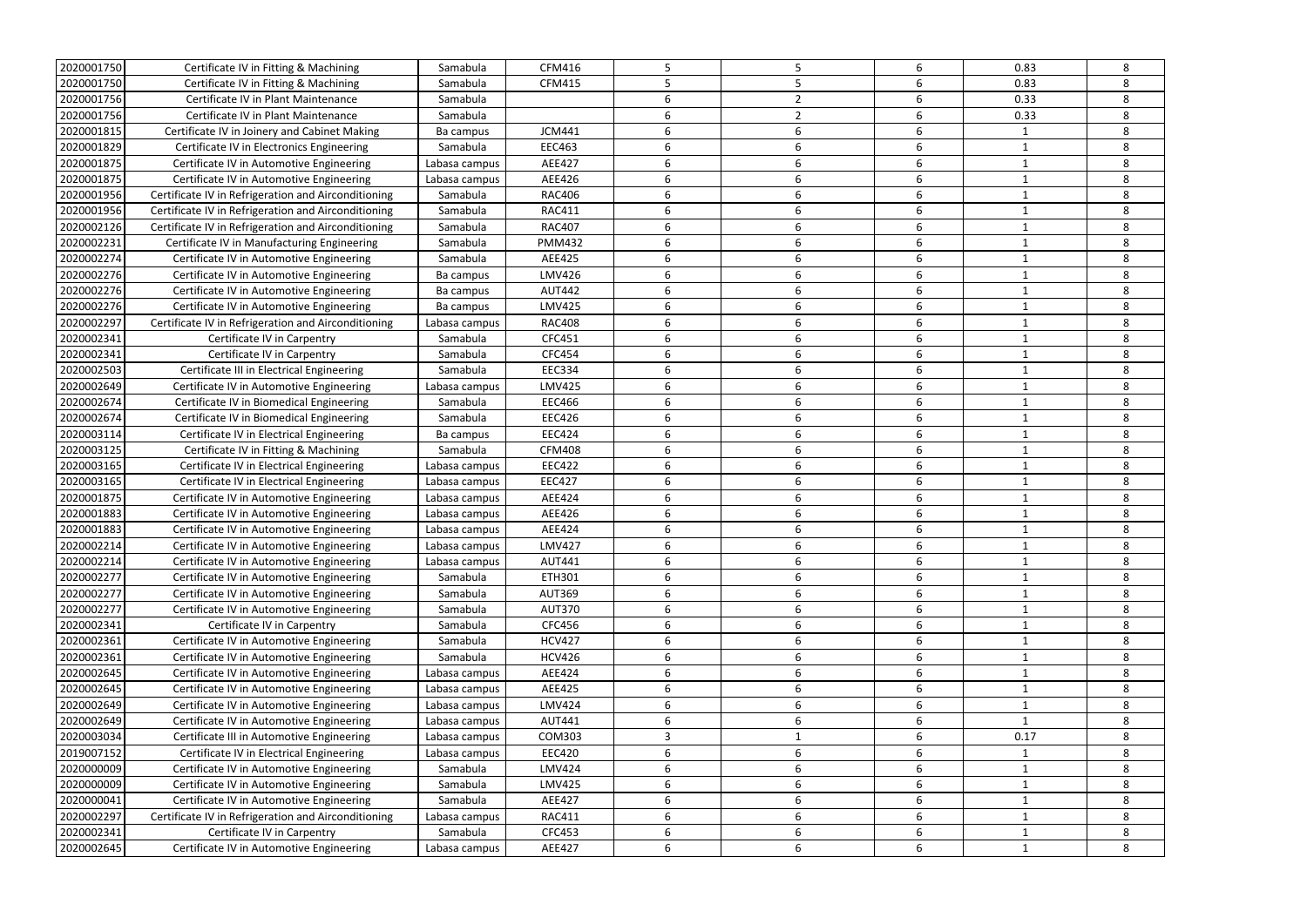| 2020002649 | Certificate IV in Automotive Engineering         | Labasa campus | <b>LMV427</b> | 6 | 6  | 6                | 1           | 8 |
|------------|--------------------------------------------------|---------------|---------------|---|----|------------------|-------------|---|
| 2020003034 | Certificate III in Automotive Engineering        | Labasa campus |               | 3 |    | 6                | 0.17        | 8 |
| 2020003116 | Certificate IV in Electrical Engineering         | Ba campus     | <b>EEC424</b> | 6 | 6  | 6                | -1          | 8 |
| 2020003125 | Certificate IV in Fitting & Machining            | Samabula      | <b>CFM415</b> | 6 | 6  | 6                |             | 8 |
| 2020003165 | Certificate IV in Electrical Engineering         | Labasa campus | <b>EEC426</b> | 6 | 6  | 6                |             | 8 |
| 2020003165 | Certificate IV in Electrical Engineering         | Labasa campus | <b>EEC420</b> | 6 |    | 6                |             | 8 |
| 2020003380 | Certificate IV in Plumbing & Sheetmetal          | Samabula      | <b>PSM432</b> | 6 | 6  | 6                |             | 8 |
| 2020003485 | Certificate IV in Plumbing & Sheetmetal          | Ba campus     | <b>PSM433</b> | 6 | 6  | 6                |             | 8 |
| 2020003485 | Certificate IV in Plumbing & Sheetmetal          | Ba campus     | <b>PSM436</b> | 6 | 6  | 6                | -1          | 8 |
| 2020003380 | Certificate IV in Plumbing & Sheetmetal          | Samabula      | <b>PSM433</b> | 6 | 6  | 6                | -1          | 8 |
| 2020003380 | Certificate IV in Plumbing & Sheetmetal          | Samabula      | <b>PSM431</b> | 6 | 6  | 6                |             | 8 |
| 2020003380 | Certificate IV in Plumbing & Sheetmetal          | Samabula      | <b>PSM434</b> | 6 | 6  | 6                |             | 8 |
| 2020003644 | Certificate III in Plant Maintenance Engineering | Samabula      | <b>PME303</b> | 6 | 6  | 6                |             | 8 |
| 2020003669 | Certificate IV in Agricultural Engineering       | Samabula      | <b>MEA418</b> | 6 | 6  | 6                |             | 8 |
| 2020003669 | Certificate IV in Agricultural Engineering       | Samabula      | <b>AGE439</b> | 6 | 6  | 6                |             | 8 |
| 2020003673 | Certificate IV in Carpentry                      | Samabula      | CFC452        | 6 | 6  | 6                |             | 8 |
| 2020003737 | Certificate IV in Electrical Engineering         | Samabula      | <b>EEC424</b> | 6 | 6  | 6                |             | 8 |
| 2020003763 | Certificate III in Fabrication and Welding       | Samabula      | <b>CFW332</b> | 6 | 6  | 6                | -1          | 8 |
| 2020003763 | Certificate III in Fabrication and Welding       | Samabula      | <b>CFW333</b> | 6 | 6  | 6                |             | 8 |
| 2020003773 | Certificate III in Electrical Engineering        | Samabula      | EEC331        | 6 | 6  | 6                |             | 8 |
| 2020003819 | Certificate IV in Automotive Engineering         | Samabula      | <b>HCV427</b> | 6 | 6  | 6                |             | 8 |
| 2020003819 | Certificate IV in Automotive Engineering         | Samabula      | <b>HCV425</b> | 6 | 6  | 6                |             | 8 |
| 2020003669 | Certificate IV in Agricultural Engineering       | Samabula      | <b>AGE444</b> | 6 | 6. | 6                |             | 8 |
| 2020003737 | Certificate IV in Electrical Engineering         | Samabula      | <b>EEC422</b> | 6 | 6  | 6                |             | 8 |
| 2020003763 | Certificate III in Fabrication and Welding       | Samabula      | CFW331        | 6 |    | 6                |             | 8 |
| 2020003763 | Certificate III in Fabrication and Welding       | Samabula      | <b>CFW335</b> | 6 | 6  | 6                |             | 8 |
| 2020003773 | Certificate III in Electrical Engineering        | Samabula      | <b>EEC332</b> | 6 | 6  | 6                |             | 8 |
| 2020003773 | Certificate III in Electrical Engineering        | Samabula      | <b>EEC333</b> | 6 | 6  | 6                | 1           | 8 |
| 2020003803 | Certificate IV in Electrical Engineering         | Ba campus     | <b>EEC423</b> | 6 | 6  | 6                | -1          | 8 |
| 2020003864 | Certificate IV in Automotive Engineering         | Samabula      | AEE425        | 6 |    | 6                |             | 8 |
| 2020003871 | Certificate IV in Electrical Engineering         | Samabula      | <b>EEC422</b> |   |    |                  |             |   |
| 2020003871 | Certificate IV in Electrical Engineering         | Samabula      | <b>EEC424</b> | 6 | 6  | 6                | 1           | 8 |
| 2020003114 | Certificate IV in Electrical Engineering         | Ba campus     | <b>EEC426</b> | 6 | 6  | 6                |             | 8 |
| 2020003114 | Certificate IV in Electrical Engineering         | Ba campus     | <b>EEC427</b> | 6 | 6  | 6                |             | 8 |
| 2020003116 | Certificate IV in Electrical Engineering         | Ba campus     | <b>EEC423</b> | 6 | 6  | 6                | -1          | 8 |
| 2020003116 | Certificate IV in Electrical Engineering         | Ba campus     | <b>EEC420</b> | 6 | 6  | 6                |             | 8 |
| 2020003125 | Certificate IV in Fitting & Machining            | Samabula      | <b>CFM407</b> | 6 | 6  | 6                | 1           | 8 |
| 2020003165 | Certificate IV in Electrical Engineering         | Labasa campus | <b>EEC424</b> | 6 | 6  | 6                | -1          | 8 |
| 2020003380 | Certificate IV in Plumbing & Sheetmetal          | Samabula      | <b>PSM435</b> | 6 | 6  | $\boldsymbol{6}$ | 1           | 8 |
| 2020003380 | Certificate IV in Plumbing & Sheetmetal          | Samabula      | <b>PSM436</b> | 6 | 6  | 6                | 1           | 8 |
| 2020003611 | Certificate IV in Plumbing & Sheetmetal          | Ba campus     | <b>PSM433</b> | 6 | 6  | 6                |             | 8 |
| 2020003611 | Certificate IV in Plumbing & Sheetmetal          | Ba campus     | <b>PSM432</b> | 6 | 6  | 6                |             | 8 |
| 2020003611 | Certificate IV in Plumbing & Sheetmetal          | Ba campus     | <b>PSM434</b> | 6 | 6  | 6                |             | 8 |
| 2020003644 | Certificate III in Plant Maintenance Engineering | Samabula      | <b>PME319</b> | 6 | 6  | 6                | 1           | 8 |
| 2020003644 | Certificate III in Plant Maintenance Engineering | Samabula      | <b>PME317</b> | 6 | 6  | 6                | 1           | 8 |
| 2020003673 | Certificate IV in Carpentry                      | Samabula      | CFC451        | 6 | 6  | 6                |             | 8 |
| 2020003673 | Certificate IV in Carpentry                      | Samabula      | CFC456        | 6 | 6  | 6                | 1           | 8 |
| 2020003737 | Certificate IV in Electrical Engineering         | Samabula      | <b>EEC427</b> | 6 | 6  | 6                | -1          | 8 |
| 2020003864 | Certificate IV in Automotive Engineering         | Samabula      | AEE427        | 6 | 6  | 6                |             | 8 |
| 2020003864 | Certificate IV in Automotive Engineering         | Samabula      | <b>AUT442</b> | 6 | 6  | 6                | $\mathbf 1$ | 8 |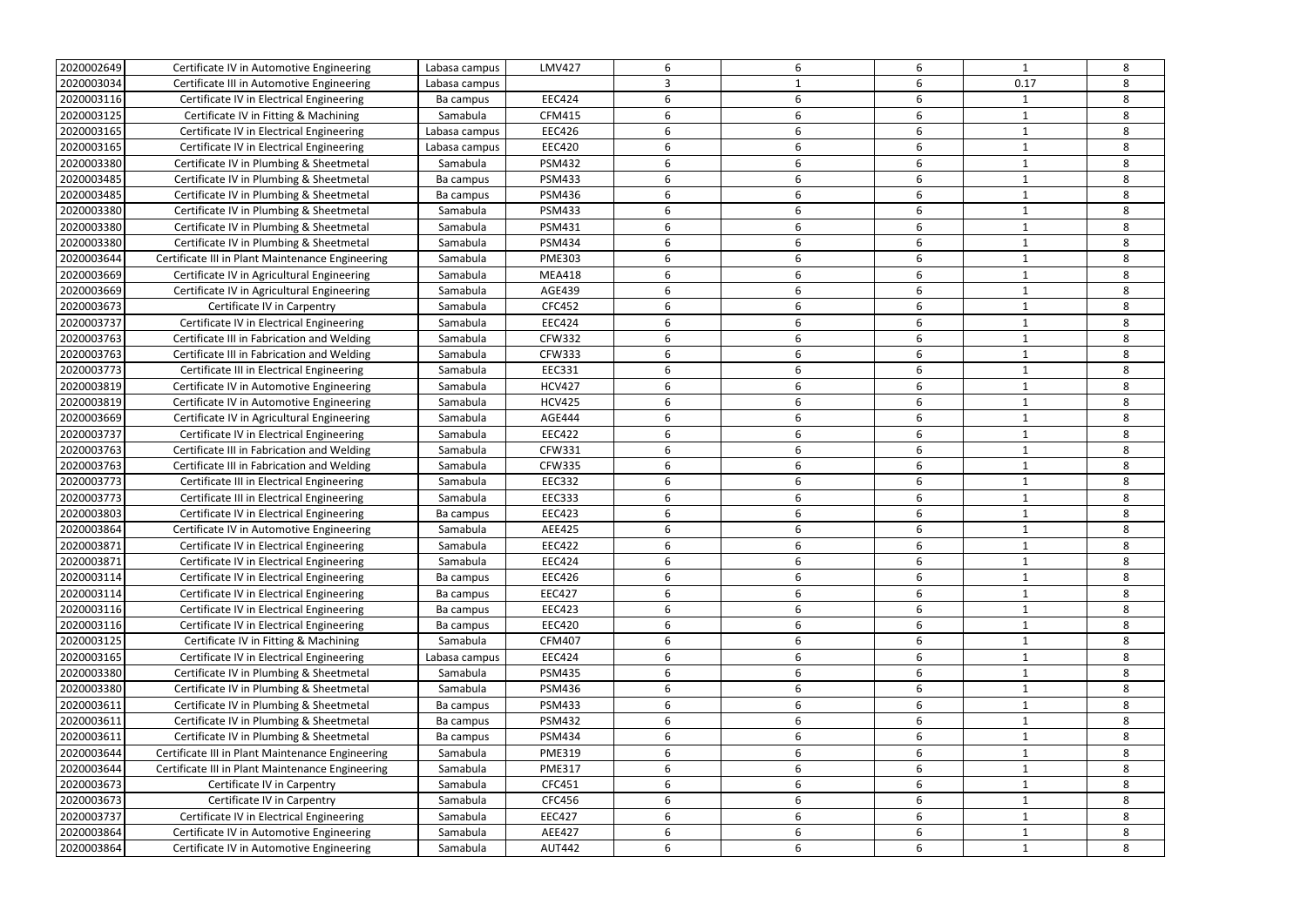| 2020003871 | Certificate IV in Electrical Engineering            | Samabula      | <b>EEC426</b> | 6              | 6                        | 6 |      | 8 |
|------------|-----------------------------------------------------|---------------|---------------|----------------|--------------------------|---|------|---|
| 2020003887 | Certificate III in Fabrication and Welding          | Ba campus     | <b>CFW332</b> | 6              | 6                        | 6 |      | 8 |
| 2020003887 | Certificate III in Fabrication and Welding          | Ba campus     | <b>CFW333</b> | 6              | 6                        | 6 |      | 8 |
| 2020003928 | Certificate IV in Agricultural Engineering          | Samabula      | <b>AGE440</b> | 6              | 6                        | 6 |      | 8 |
| 2020003969 | Certificate IV in Agricultural Engineering          | Samabula      | <b>MEA418</b> | 6              | 6                        | 6 |      | 8 |
| 2020003987 | Certificate IV in Automotive Engineering            | Samabula      | <b>LMV426</b> | 5              | 5                        | 6 | 0.83 | 8 |
| 2020004010 | Certificate III in Carpentry                        | Samabula      | ETH301        |                |                          | 6 |      | 8 |
| 2020004010 | Certificate III in Carpentry                        | Samabula      | CFC321        | $\overline{7}$ | $\overline{\phantom{a}}$ | 6 |      | 8 |
| 2020004010 | Certificate III in Carpentry                        | Samabula      | <b>CFC324</b> | $\overline{7}$ | ⇁                        | 6 |      | 8 |
| 2020000043 | Certificate IV in Automotive Engineering            |               | <b>AEE427</b> | 6              | 6                        | 6 |      | 8 |
|            |                                                     | Samabula      |               |                |                          |   |      |   |
| 2020000051 | Certificate IV in Automotive Engineering            | Samabula      | AEE427        | 6              | 6                        | 6 |      | 8 |
| 2020000051 | Certificate IV in Automotive Engineering            | Samabula      | <b>AEE425</b> | 6              | 6                        | 6 |      | 8 |
| 2020000071 | Certificate IV in Automotive Engineering            | Samabula      | <b>AUT441</b> | 6              | 6                        | 6 |      | 8 |
| 2020000085 | Certificate IV in Automotive Engineering            | Ba campus     | <b>AUT442</b> | 6              | 6                        | 6 |      | 8 |
| 2020000085 | Certificate IV in Automotive Engineering            | Ba campus     | <b>HCV425</b> | 6              | 6                        | 6 |      | 8 |
| 2020000112 | Certificate IV in Refrigeration and Airconditioning | Samabula      | <b>RAC408</b> | 6              | 6                        | 6 |      | 8 |
| 2020000156 | Certificate IV in Automotive Engineering            | Ba campus     | <b>HCV427</b> | 6              | 6                        | 6 |      | 8 |
| 2020000167 | Certificate IV in Automotive Engineering            | Ba campus     | <b>HCV426</b> | 6              | 6                        | 6 |      | 8 |
| 2020000167 | Certificate IV in Automotive Engineering            | Ba campus     | <b>HCV425</b> | 6              | 6                        | 6 |      | 8 |
| 2020000171 | Certificate IV in Automotive Engineering            | Samabula      | <b>AUT363</b> | $\overline{7}$ | $\overline{7}$           | 6 |      | 8 |
| 2020000174 | Certificate IV in Automotive Engineering            | Ba campus     | <b>HCV427</b> | 6              | 6                        | 6 |      | 8 |
| 2020000174 | Certificate IV in Automotive Engineering            | Ba campus     | <b>HCV426</b> | 6              | 6                        | 6 |      | 8 |
| 2020000938 | Certificate IV in Automotive Engineering            | Samabula      | <b>LMV424</b> | 6              | 6                        | 6 |      | 8 |
| 2020000938 | Certificate IV in Automotive Engineering            | Samabula      | <b>LMV425</b> | 6              | 6                        | 6 |      | 8 |
| 2020001073 | Certificate IV in Refrigeration and Airconditioning | Samabula      | <b>RAC410</b> | 6              | 6                        | 6 |      | 8 |
| 2020001073 | Certificate IV in Refrigeration and Airconditioning | Samabula      | <b>RAC411</b> | 6              | 6                        | 6 |      | 8 |
| 2020001073 | Certificate IV in Refrigeration and Airconditioning | Samabula      | <b>RAC407</b> | 6              | 6                        | 6 |      | 8 |
| 2020001123 | Certificate III in Agricultural Engineering         | Ba campus     | <b>PME303</b> | 6              | 6                        | 6 |      | 8 |
| 2020001252 | Certificate IV in Refrigeration and Airconditioning | Samabula      | <b>RAC411</b> | 6              | 6                        | 6 |      | 8 |
| 2020001278 | Certificate IV in Electrical Engineering            | Samabula      | <b>EEC422</b> | 6              | 6                        | 6 |      | 8 |
| 2020001325 | Certificate IV in Automotive Engineering            | Samabula      | <b>HMP427</b> |                |                          |   |      |   |
| 2020001325 | Certificate IV in Automotive Engineering            | Samabula      | <b>AUT441</b> | 6              | 6                        | 6 |      | 8 |
| 2020001482 | Certificate IV in Automotive Engineering            | Samabula      | <b>HMP427</b> | 6              | 6                        | 6 |      | 8 |
| 2020001592 | Certificate III in Fabrication and Welding          | Ba campus     | <b>CFW332</b> | 6              | 6                        | 6 |      | 8 |
| 2020001618 | Certificate IV in Automotive Engineering            | Samabula      | <b>AEE427</b> | 6              | 6                        | 6 |      | 8 |
| 2020001628 | Certificate IV in Automotive Engineering            | Samabula      | AEE425        | 6              | 6                        | 6 |      | 8 |
| 2020001639 | Certificate IV in Automotive Engineering            | Ba campus     | <b>LMV424</b> | 6              | 6                        | 6 |      | 8 |
| 2020001639 | Certificate IV in Automotive Engineering            | Ba campus     | <b>LMV425</b> | 6              | 6                        | 6 |      | 8 |
| 2020001649 | Certificate IV in Automotive Engineering            | Ba campus     | <b>HCV425</b> | 6              | 6                        | 6 |      | 8 |
| 2020001841 | Certificate IV in Plant Maintenance                 | Samabula      | <b>PME442</b> | 6              | 6                        | 6 |      | 8 |
| 2020001875 | Certificate IV in Automotive Engineering            | Labasa campus | <b>AUT442</b> | 6              | 6                        | 6 |      | 8 |
| 2020001883 | Certificate IV in Automotive Engineering            | Labasa campus | AEE427        | 6              | 6                        | 6 |      | 8 |
| 2020001956 | Certificate IV in Refrigeration and Airconditioning | Samabula      | <b>RAC409</b> | 6              | 6                        | 6 |      | 8 |
| 2020002126 | Certificate IV in Refrigeration and Airconditioning | Samabula      | <b>RAC409</b> | 6              | 6                        | 6 |      | 8 |
| 2020002126 | Certificate IV in Refrigeration and Airconditioning | Samabula      | <b>RAC406</b> | 6              | 6                        | 6 |      | 8 |
| 2020002214 | Certificate IV in Automotive Engineering            | Labasa campus | <b>LMV424</b> | 6              | 6                        | 6 |      | 8 |
| 2020002214 | Certificate IV in Automotive Engineering            | Labasa campus | LMV426        | 6              | 6                        | 6 | 1    | 8 |
| 2020002214 | Certificate IV in Automotive Engineering            | Labasa campus | <b>LMV425</b> | 6              | 6                        | 6 |      | 8 |
| 2020002231 | Certificate IV in Manufacturing Engineering         | Samabula      | <b>MEA418</b> | 6              | 6                        | 6 |      | 8 |
| 2020002231 | Certificate IV in Manufacturing Engineering         | Samabula      | <b>PMM431</b> | 6              | 6                        | 6 |      | 8 |
|            |                                                     |               |               |                |                          |   |      |   |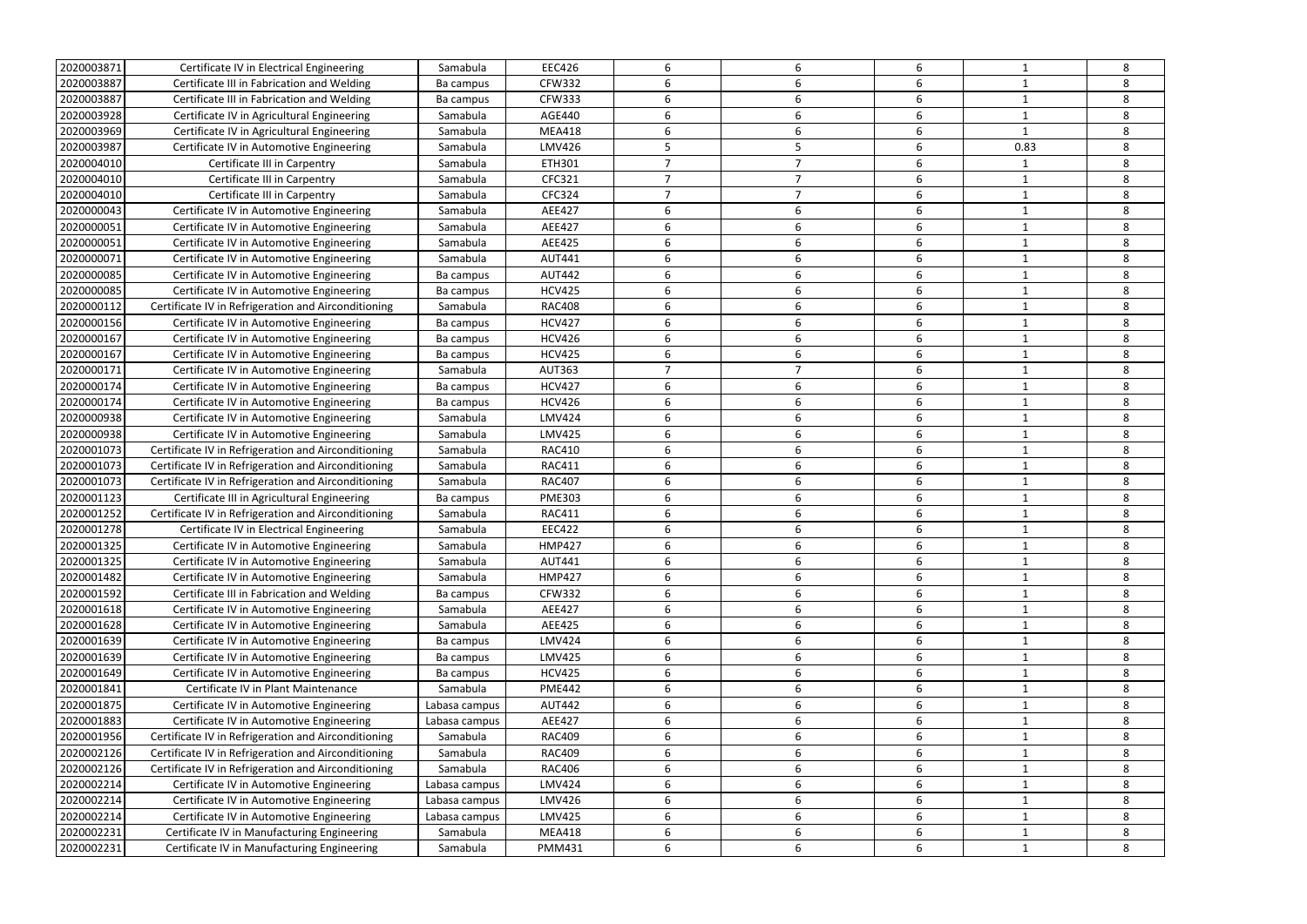| 2020002261 | Certificate IV in Plumbing & Sheetmetal             | Labasa campus | <b>PSM433</b> | 6              | 6              | 6                |              | 8 |
|------------|-----------------------------------------------------|---------------|---------------|----------------|----------------|------------------|--------------|---|
| 2020002261 | Certificate IV in Plumbing & Sheetmetal             | Labasa campus | <b>PSM435</b> | 6              | 6              | 6                |              | 8 |
| 2020002261 | Certificate IV in Plumbing & Sheetmetal             | Labasa campus | <b>PSM436</b> | 6              | 6              | 6                |              | 8 |
| 2019007152 | Certificate IV in Electrical Engineering            | Labasa campus | <b>EEC426</b> | 6              | 6              | 6                |              | 8 |
| 2020000009 | Certificate IV in Automotive Engineering            | Samabula      | <b>LMV426</b> | 6              | 6              | 6                |              | 8 |
| 2020000041 | Certificate IV in Automotive Engineering            | Samabula      | <b>AEE428</b> | 6              | 6              | 6                |              | 8 |
| 2020000041 | Certificate IV in Automotive Engineering            | Samabula      | AEE426        | 6              | 6              | 6                |              | 8 |
| 2020000041 | Certificate IV in Automotive Engineering            | Samabula      | <b>AUT442</b> | 6              | 6              | 6                |              | 8 |
| 2020000051 | Certificate IV in Automotive Engineering            | Samabula      | AEE424        | 6              | 6              | 6                | -1           | 8 |
| 2020000071 | Certificate IV in Automotive Engineering            | Samabula      | <b>HCV427</b> | 6              | 6              | 6                |              | 8 |
| 2020000071 | Certificate IV in Automotive Engineering            | Samabula      | <b>HCV424</b> | 6              | 6              | 6                |              | 8 |
| 2020000112 | Certificate IV in Refrigeration and Airconditioning | Samabula      | <b>RAC410</b> | 6              | 6              | 6                |              | 8 |
| 2020000112 | Certificate IV in Refrigeration and Airconditioning | Samabula      | <b>RAC406</b> | 6              | 6              | 6                |              | 8 |
| 2020000215 | Certificate IV in Refrigeration and Airconditioning | Labasa campus | <b>RAC408</b> | 6              | 6              | 6                |              | 8 |
| 2020000960 | Certificate IV in Refrigeration and Airconditioning | Samabula      | <b>RAC411</b> | 6              | 6              | 6                |              | 8 |
| 2020000960 | Certificate IV in Refrigeration and Airconditioning | Samabula      | <b>RAC407</b> | 6              | 6              | 6                |              | 8 |
| 2020001073 | Certificate IV in Refrigeration and Airconditioning | Samabula      | <b>RAC408</b> | 6              | 6              | 6                |              | 8 |
| 2020001123 | Certificate III in Agricultural Engineering         | Ba campus     | AGE334        | 6              | 6              | 6                |              | 8 |
| 2020001252 | Certificate IV in Refrigeration and Airconditioning | Samabula      | <b>RAC410</b> | 6              | 6              | 6                |              | 8 |
| 2020001252 | Certificate IV in Refrigeration and Airconditioning | Samabula      | <b>RAC407</b> | 6              | 6              | 6                |              | 8 |
| 2020003864 | Certificate IV in Automotive Engineering            | Samabula      | <b>AEE428</b> | 6              | 6              | 6                |              | 8 |
| 2020003871 | Certificate IV in Electrical Engineering            | Samabula      | <b>EEC420</b> | 6              | 6              | 6                |              | 8 |
| 2020003887 | Certificate III in Fabrication and Welding          | Ba campus     | <b>CFW336</b> | 6              | 6              | 6                | -1           | 8 |
| 2020003887 | Certificate III in Fabrication and Welding          | Ba campus     | <b>CFW331</b> | 6              | 6              | 6                |              | 8 |
| 2020003887 | Certificate III in Fabrication and Welding          | Ba campus     | <b>CFW335</b> | 6              | 6              | 6                |              | 8 |
| 2020003989 | Certificate IV in Plant Maintenance                 | Samabula      | <b>PME421</b> | 6              | 6              | 6                |              | 8 |
| 2020003989 | Certificate IV in Plant Maintenance                 | Samabula      | <b>PME431</b> | 6              | 6              | 6                |              | 8 |
| 2020003989 | Certificate IV in Plant Maintenance                 | Samabula      | <b>PME442</b> | 6              | 6              | 6                |              | 8 |
| 2020003989 | Certificate IV in Plant Maintenance                 | Samabula      | <b>PME451</b> | 6              | 6              | 6                | -1           | 8 |
| 2020003997 | Certificate IV in Automotive Engineering            | Labasa campus | <b>LMV424</b> | 6              | 6              | 6                |              | 8 |
| 2020003997 | Certificate IV in Automotive Engineering            | Labasa campus | <b>LMV425</b> |                |                |                  |              | 8 |
| 2020003997 | Certificate IV in Automotive Engineering            | Labasa campus | <b>AUT441</b> | 6              | 6              | 6                | 1            | 8 |
| 2020004010 | Certificate III in Carpentry                        | Samabula      | <b>CFC330</b> | $\overline{7}$ | $\overline{7}$ | 6                |              | 8 |
| 2020004010 | Certificate III in Carpentry                        | Samabula      | <b>CFC322</b> | $\overline{7}$ | $\overline{7}$ | 6                |              | 8 |
| 2020004122 | Certificate IV in Automotive Engineering            | Labasa campus | <b>LMV425</b> | 6              | 6              | 6                | -1           | 8 |
| 2020004147 | Certificate IV in Biomedical Engineering            | Samabula      | EEC471        | 6              | 6              | 6                |              | 8 |
| 2020004173 | Certificate IV in Automotive Engineering            | Labasa campus | LMV426        | 6              | 6              | 6                | 1            | 8 |
| 2020004251 | Certificate IV in Refrigeration and Airconditioning | Labasa campus | <b>RAC410</b> | 6              | 6              | 6                |              | 8 |
| 2020004251 | Certificate IV in Refrigeration and Airconditioning | Labasa campus | <b>RAC409</b> | 6              | 6              | 6                |              | 8 |
| 2020004253 | Certificate IV in Automotive Engineering            | Samabula      | AEE426        | 6              | 6              | 6                |              | 8 |
| 2020004284 | Certificate IV in Automotive Engineering            | Ba campus     | <b>LMV425</b> | 6              | 6              | 6                |              | 8 |
| 2020004284 | Certificate IV in Automotive Engineering            | Ba campus     | <b>AUT441</b> | 6              | 6              | 6                |              | 8 |
| 2020004301 | Certificate IV in Plant Maintenance                 | Samabula      | <b>PME445</b> | 6              | 6              | 6                | 1            | 8 |
| 2020004354 | Certificate III in Automotive Engineering           | Samabula      | <b>AUT346</b> | 6              | 6              | $\boldsymbol{6}$ | 1            | 8 |
| 2020004375 | Certificate III in Fabrication and Welding          | Samabula      | <b>CFW332</b> | 6              | 6              | 6                |              | 8 |
| 2020004375 | Certificate III in Fabrication and Welding          | Samabula      | <b>CFW334</b> | 6              | 6              | 6                |              | 8 |
| 2020003928 | Certificate IV in Agricultural Engineering          | Samabula      | <b>AGE445</b> | 6              | 6              | 6                |              | 8 |
| 2020003928 | Certificate IV in Agricultural Engineering          | Samabula      | <b>AGE444</b> | 6              | 6              | 6                | -1           | 8 |
| 2020003969 | Certificate IV in Agricultural Engineering          | Samabula      | AGE440        | 6              | 6              | 6                | $\mathbf{1}$ | 8 |
| 2020003987 | Certificate IV in Automotive Engineering            | Samabula      | <b>LMV424</b> | 5              | 5              | 6                | 0.83         | 8 |
|            |                                                     |               |               |                |                |                  |              |   |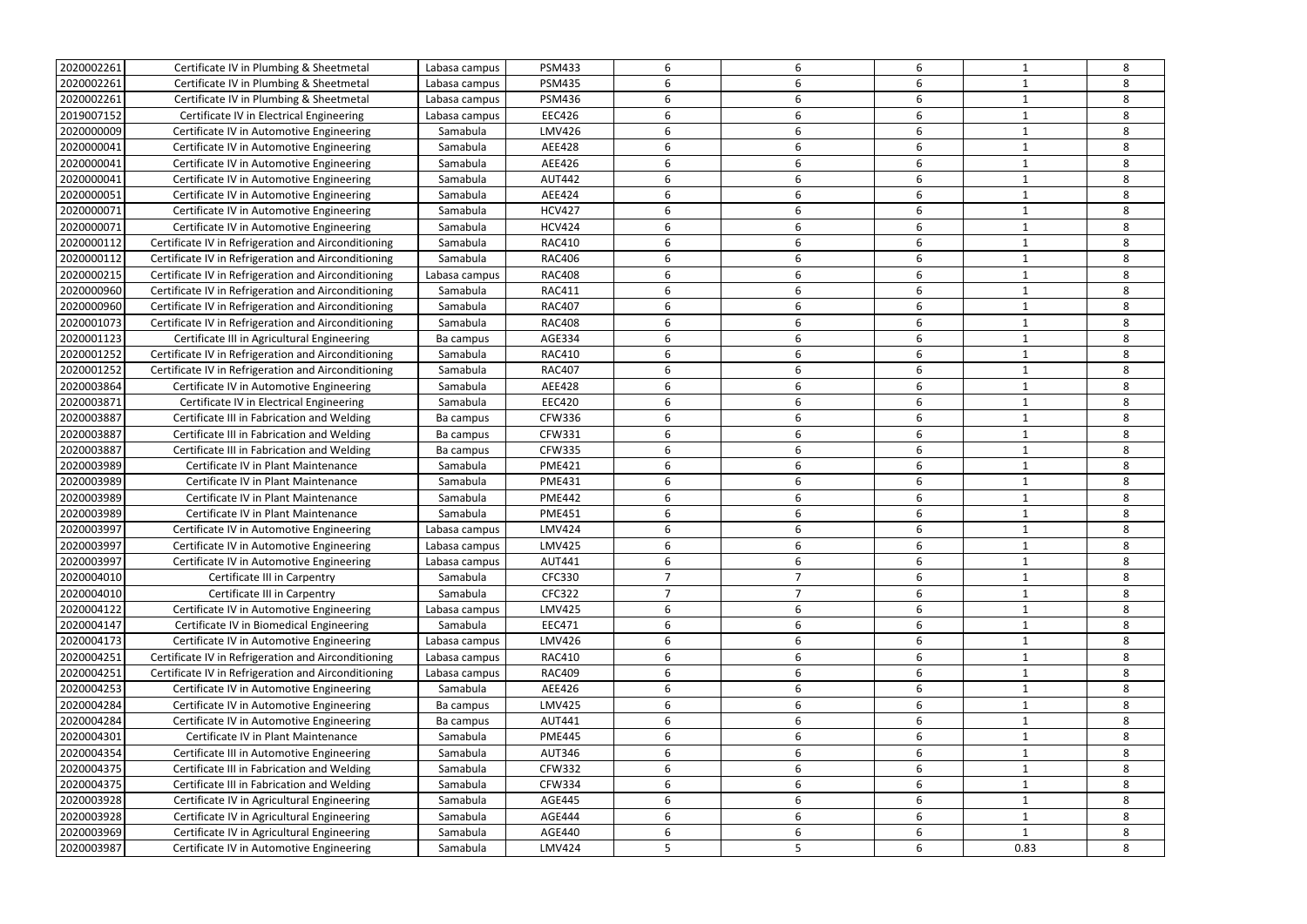| 2020003987 | Certificate IV in Automotive Engineering            | Samabula      | <b>AUT442</b> | 5 |   | 6                | 0.83        | 8 |
|------------|-----------------------------------------------------|---------------|---------------|---|---|------------------|-------------|---|
| 2020003987 | Certificate IV in Automotive Engineering            | Samabula      | <b>LMV427</b> | 5 |   | 6                | 0.83        | 8 |
| 2020003997 | Certificate IV in Automotive Engineering            | Labasa campus | LMV426        | 6 | 6 | 6                |             | 8 |
| 2020004251 | Certificate IV in Refrigeration and Airconditioning | Labasa campus | <b>RAC411</b> | 6 | 6 | 6                |             | 8 |
| 2020004301 | Certificate IV in Plant Maintenance                 | Samabula      | <b>PME421</b> | 6 | 6 | 6                |             | 8 |
| 2020004301 | Certificate IV in Plant Maintenance                 | Samabula      | <b>MEA418</b> | 6 |   | 6                |             | 8 |
| 2020004301 | Certificate IV in Plant Maintenance                 | Samabula      | <b>PME431</b> | 6 | 6 | 6                |             | 8 |
| 2020004122 | Certificate IV in Automotive Engineering            | Labasa campus | <b>LMV424</b> | 6 | 6 | 6                |             | 8 |
| 2020004122 | Certificate IV in Automotive Engineering            | Labasa campus | <b>AUT442</b> | 6 | 6 | 6                | -1          | 8 |
| 2020004122 | Certificate IV in Automotive Engineering            | Labasa campus | <b>LMV427</b> | 6 | 6 | 6                |             | 8 |
| 2020004147 | Certificate IV in Biomedical Engineering            | Samabula      | EEC466        | 6 | 6 | 6                |             | 8 |
| 2020004173 | Certificate IV in Automotive Engineering            | Labasa campus | <b>LMV424</b> | 6 | 6 | 6                |             | 8 |
| 2020004173 | Certificate IV in Automotive Engineering            | Labasa campus | <b>LMV425</b> | 6 | 6 | 6                |             | 8 |
| 2020004251 | Certificate IV in Refrigeration and Airconditioning | Labasa campus | <b>RAC406</b> | 6 | 6 | 6                |             | 8 |
| 2020004251 | Certificate IV in Refrigeration and Airconditioning | Labasa campus | <b>RAC408</b> | 6 | 6 | 6                |             | 8 |
| 2020004253 | Certificate IV in Automotive Engineering            | Samabula      | AEE425        | 6 | 6 | 6                |             | 8 |
| 2020004354 | Certificate III in Automotive Engineering           | Samabula      | ETH301        | 6 | 6 | 6                |             | 8 |
| 2020004375 | Certificate III in Fabrication and Welding          | Samabula      | <b>CFW331</b> | 6 | 6 | 6                | -1          | 8 |
| 2020004512 | Certificate IV in Electrical Engineering            | Samabula      | <b>EEC423</b> | 6 | 6 | 6                |             | 8 |
| 2020004512 | Certificate IV in Electrical Engineering            | Samabula      | <b>EEC424</b> | 6 | 6 | 6                |             | 8 |
| 2020004512 | Certificate IV in Electrical Engineering            | Samabula      | <b>EEC427</b> | 6 | 6 | 6                | $\mathbf 1$ | 8 |
| 2020004622 |                                                     |               | <b>CFM416</b> | 5 |   | 6                | 0.83        | 8 |
|            | Certificate IV in Fitting & Machining               | Samabula      |               | 5 | 5 | 6                | 0.83        | 8 |
| 2020004622 | Certificate IV in Fitting & Machining               | Samabula      | <b>CFM408</b> |   |   |                  |             |   |
| 2020004663 | Certificate III in Agricultural Engineering         | Samabula      | AGE336        | 6 | 6 | 6                |             | 8 |
| 2020004663 | Certificate III in Agricultural Engineering         | Samabula      | <b>PME316</b> | 6 |   | 6                |             | 8 |
| 2020004725 | Certificate IV in Agricultural Engineering          | Samabula      | AGE445        | 6 | 6 | 6                |             | 8 |
| 2020004725 | Certificate IV in Agricultural Engineering          | Samabula      | <b>AGE439</b> | 6 | 6 | 6                |             | 8 |
| 2020004740 | Certificate IV in Agricultural Engineering          | Samabula      | <b>AGE445</b> | 6 | 6 | 6                | -1          | 8 |
| 2020004740 | Certificate IV in Agricultural Engineering          | Samabula      | <b>MEA418</b> | 6 | 6 | 6                |             | 8 |
| 2020004740 | Certificate IV in Agricultural Engineering          | Samabula      | AGE439        | 6 |   | 6                |             | 8 |
| 2020002261 | Certificate IV in Plumbing & Sheetmetal             | Labasa campus | PSM431        |   |   |                  |             |   |
| 2020002261 | Certificate IV in Plumbing & Sheetmetal             | Labasa campus | <b>PSM434</b> | 6 | 6 | 6                | 1           | 8 |
| 2020002274 | Certificate IV in Automotive Engineering            | Samabula      | AEE424        | 6 | 6 | 6                |             | 8 |
| 2020002297 | Certificate IV in Refrigeration and Airconditioning | Labasa campus | <b>RAC406</b> | 6 | 6 | 6                |             | 8 |
| 2020002341 | Certificate IV in Carpentry                         | Samabula      | <b>CFC455</b> | 6 | 6 | 6                |             | 8 |
| 2020002361 | Certificate IV in Automotive Engineering            | Samabula      | <b>AUT442</b> | 6 | 6 | 6                |             | 8 |
| 2020002503 | Certificate III in Electrical Engineering           | Samabula      | <b>EEC330</b> | 6 | 6 | 6                | 1           | 8 |
| 2020002645 | Certificate IV in Automotive Engineering            | Labasa campus | AEE428        | 6 | 6 | 6                |             | 8 |
| 2020002645 | Certificate IV in Automotive Engineering            | Labasa campus | AEE426        | 6 | 6 | $\boldsymbol{6}$ |             | 8 |
| 2020002645 | Certificate IV in Automotive Engineering            | Labasa campus | <b>AUT442</b> | 6 | 6 | 6                | 1           | 8 |
| 2020002649 | Certificate IV in Automotive Engineering            | Labasa campus | <b>LMV426</b> | 6 | 6 | 6                |             | 8 |
| 2020002649 | Certificate IV in Automotive Engineering            | Labasa campus | <b>AUT442</b> | 6 | 6 | 6                |             | 8 |
| 2020004301 | Certificate IV in Plant Maintenance                 | Samabula      | <b>PME442</b> | 6 | 6 | 6                |             | 8 |
| 2020004301 | Certificate IV in Plant Maintenance                 | Samabula      | <b>PME451</b> | 6 | 6 | 6                | 1           | 8 |
| 2020004354 | Certificate III in Automotive Engineering           | Samabula      | <b>AUT347</b> | 6 | 6 | 6                | 1           | 8 |
| 2020004375 | Certificate III in Fabrication and Welding          | Samabula      | <b>CFW335</b> | 6 | 6 | 6                |             | 8 |
| 2020004423 | Certificate IV in Plant Maintenance                 | Samabula      | <b>PME421</b> | 6 | 6 | 6                | 1           | 8 |
| 2020004423 | Certificate IV in Plant Maintenance                 | Samabula      | <b>MEA418</b> | 6 | 6 | 6                | $\mathbf 1$ | 8 |
| 2020004622 | Certificate IV in Fitting & Machining               | Samabula      | <b>CFM407</b> | 5 | 5 | 6                | 0.83        | 8 |
| 2020004636 | Certificate IV in Automotive Engineering            | Samabula      | <b>AUT366</b> | 5 | 1 | 6                | 0.17        | 8 |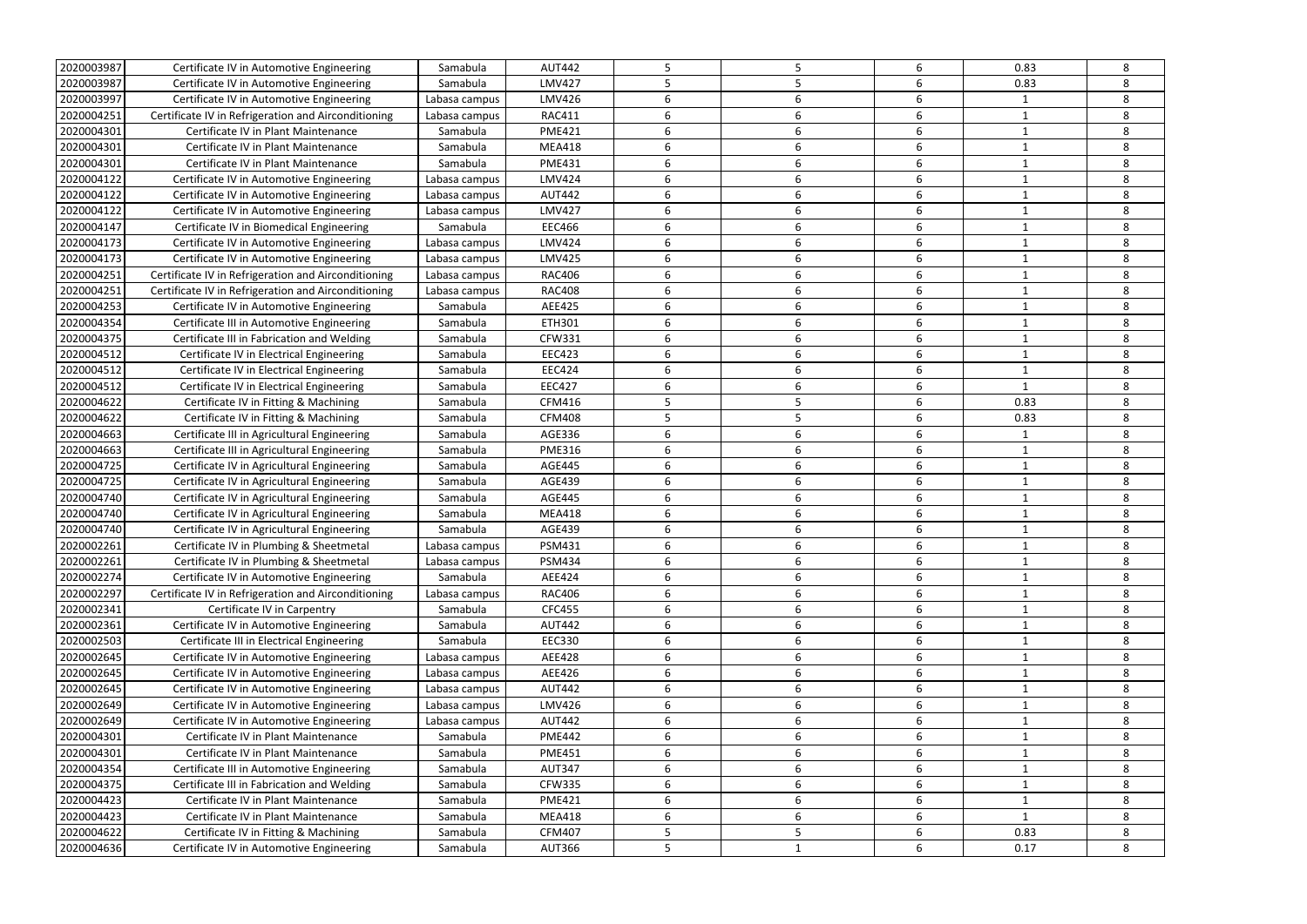| 2020004636               | Certificate IV in Automotive Engineering                                             | Samabula      |               | 5 |   | 6 | 0.17         | 8 |
|--------------------------|--------------------------------------------------------------------------------------|---------------|---------------|---|---|---|--------------|---|
| 2020004742               | Certificate IV in Automotive Engineering                                             | Labasa campus | <b>AUT442</b> | 6 | 6 | 6 | 1            | 8 |
| 2020004742               | Certificate IV in Automotive Engineering                                             | Labasa campus | <b>LMV427</b> | 6 | 6 | 6 | -1           | 8 |
| 2020004423               | Certificate IV in Plant Maintenance                                                  | Samabula      | <b>PME442</b> | 6 | 6 | 6 | 1            | 8 |
| 2020004512               | Certificate IV in Electrical Engineering                                             | Samabula      | <b>EEC422</b> | 6 | 6 | 6 |              | 8 |
| 2020004636               | Certificate IV in Automotive Engineering                                             | Samabula      |               | 5 |   | 6 | 0.17         | 8 |
| 2020004663               | Certificate III in Agricultural Engineering                                          | Samabula      | ETH301        | 6 | 6 | 6 |              | 8 |
| 2020004663               | Certificate III in Agricultural Engineering                                          | Samabula      | <b>OHS301</b> | 6 | 6 | 6 | 1            | 8 |
| 2020004725               | Certificate IV in Agricultural Engineering                                           | Samabula      | <b>AGE440</b> | 6 | 6 | 6 | $\mathbf{1}$ | 8 |
| 2020004740               | Certificate IV in Agricultural Engineering                                           | Samabula      | <b>AGE444</b> | 6 | 6 | 6 | -1           | 8 |
| 2020004744               | Certificate III in Automotive Engineering                                            | Labasa campus | <b>COM303</b> |   |   | 6 | 0.17         | 8 |
| 2020004953               | Certificate IV in Plant Maintenance                                                  | Samabula      | <b>PME421</b> |   |   | 6 | 0.67         | 8 |
| 2020004953               | Certificate IV in Plant Maintenance                                                  | Samabula      | <b>PME445</b> | 4 | 4 | 6 | 0.67         | 8 |
| 2020004954               | Certificate IV in Agricultural Engineering                                           | Samabula      | <b>AGE440</b> | 6 | 6 | 6 | $\mathbf{1}$ | 8 |
| 2020005036               | Certificate IV in Electrical Engineering                                             | Samabula      | <b>EEC427</b> | 6 | 6 | 6 | $\mathbf{1}$ | 8 |
| 2020005112               | Certificate III in Automotive Engineering                                            | Labasa campus | <b>AUT344</b> | 5 |   | 6 | 0.17         | 8 |
| 2020005161               | Certificate III in Automotive Engineering                                            | Labasa campus | <b>AUT345</b> | 3 |   | 6 | 0.17         | 8 |
| 2020005225               | Certificate III in Electrical Engineering                                            | Labasa campus | EEC331        | 6 | 6 | 6 | $\mathbf{1}$ | 8 |
| 2020001252               | Certificate IV in Refrigeration and Airconditioning                                  | Samabula      | <b>RAC408</b> | 6 | 6 | 6 | $\mathbf{1}$ | 8 |
| 2020001278               | Certificate IV in Electrical Engineering                                             | Samabula      | <b>EEC426</b> | 6 | 6 | 6 | -1           | 8 |
| 2020001404               | Certificate IV in Plant Maintenance                                                  | Samabula      |               | 6 | 3 | 6 | 0.5          | 8 |
| 2020001482               | Certificate IV in Automotive Engineering                                             | Samabula      | <b>AUT442</b> | 6 | 6 | 6 | $\mathbf{1}$ | 8 |
| 2020001482               | Certificate IV in Automotive Engineering                                             | Samabula      | <b>HMP425</b> | 6 | 6 | 6 | $\mathbf{1}$ | 8 |
| 2020001639               | Certificate IV in Automotive Engineering                                             | Ba campus     | <b>AUT441</b> | 6 | 6 | 6 | $\mathbf{1}$ | 8 |
| 2020001649               | Certificate IV in Automotive Engineering                                             | Ba campus     | <b>AUT442</b> | 6 | 6 | 6 | $\mathbf 1$  | 8 |
|                          |                                                                                      |               |               |   |   |   |              |   |
| 2020001756               | Certificate IV in Plant Maintenance                                                  | Samabula      | <b>PME431</b> | 6 | 2 | 6 | 0.33         | 8 |
| 2020001815               | Certificate IV in Joinery and Cabinet Making                                         | Ba campus     | <b>JCM443</b> | 6 | 6 | 6 | 1            | 8 |
| 2020001815               | Certificate IV in Joinery and Cabinet Making                                         | Ba campus     | <b>JCM446</b> | 6 | 6 | 6 | $\mathbf{1}$ | 8 |
| 2020001815               | Certificate IV in Joinery and Cabinet Making                                         | Ba campus     | <b>JCM442</b> | 6 | 6 | 6 | -1           | 8 |
| 2020001829               | Certificate IV in Electronics Engineering                                            | Samabula      | <b>EEC426</b> | 6 | 6 | 6 | $\mathbf{1}$ | 8 |
| 2020001829               | Certificate IV in Electronics Engineering                                            | Samabula      | <b>EEC462</b> |   |   |   |              | 8 |
| 2020001841               | Certificate IV in Plant Maintenance                                                  | Samabula      | <b>PME445</b> | 6 | 6 | 6 | 1            | 8 |
| 2020001875               | Certificate IV in Automotive Engineering                                             | Labasa campus | AEE428        | 6 | 6 | 6 | $\mathbf{1}$ | 8 |
| 2020001956               | Certificate IV in Refrigeration and Airconditioning                                  | Samabula      | <b>RAC407</b> | 6 | 6 | 6 | -1           | 8 |
| 2020002214               | Certificate IV in Automotive Engineering                                             | Labasa campus | <b>AUT442</b> | 6 | 6 | 6 | -1           | 8 |
| 2020002231               | Certificate IV in Manufacturing Engineering                                          | Samabula      | <b>PME421</b> | 6 | 6 | 6 | -1           | 8 |
| 2020002231               | Certificate IV in Manufacturing Engineering                                          | Samabula      | <b>PME445</b> | 6 | 6 | 6 | 1            | 8 |
| 2020002276               | Certificate IV in Automotive Engineering                                             | Ba campus     | <b>LMV424</b> | 6 | 6 | 6 |              | 8 |
| 2020002277               | Certificate IV in Automotive Engineering                                             | Samabula      | <b>AUT366</b> | 6 | 6 | 6 |              | 8 |
| 2020002277               | Certificate IV in Automotive Engineering                                             | Samabula      | <b>AUT368</b> | 6 | 6 | 6 | $\mathbf{1}$ | 8 |
| 2020002297               | Certificate IV in Refrigeration and Airconditioning                                  | Labasa campus | <b>RAC410</b> | 6 | 6 | 6 | -1           | 8 |
| 2020002297               | Certificate IV in Refrigeration and Airconditioning                                  | Labasa campus | <b>RAC409</b> | 6 | 6 | 6 | $\mathbf{1}$ | 8 |
| 2020002297               | Certificate IV in Refrigeration and Airconditioning                                  | Labasa campus | <b>RAC407</b> | 6 | 6 | 6 | 1            | 8 |
| 2020002361               | Certificate IV in Automotive Engineering                                             | Samabula      | <b>HCV425</b> | 6 | 6 | 6 | 1            | 8 |
| 2020002503               | Certificate III in Electrical Engineering                                            | Samabula      | EEC331        | 6 | 6 | 6 |              | 8 |
| 2020002503               | Certificate III in Electrical Engineering                                            | Samabula      | <b>EEC333</b> | 6 | 6 | 6 | $\mathbf{1}$ | 8 |
| 2020002674               | Certificate IV in Biomedical Engineering                                             | Samabula      | <b>EEC491</b> | 6 | 6 | 6 | $\mathbf 1$  | 8 |
| 2020002674               | Certificate IV in Biomedical Engineering                                             | Samabula      | <b>EEC492</b> | 6 | 6 | 6 | -1           | 8 |
| 2020002674<br>2020002674 | Certificate IV in Biomedical Engineering<br>Certificate IV in Biomedical Engineering | Samabula      | EEC471        | 6 | 6 | 6 | 1            | 8 |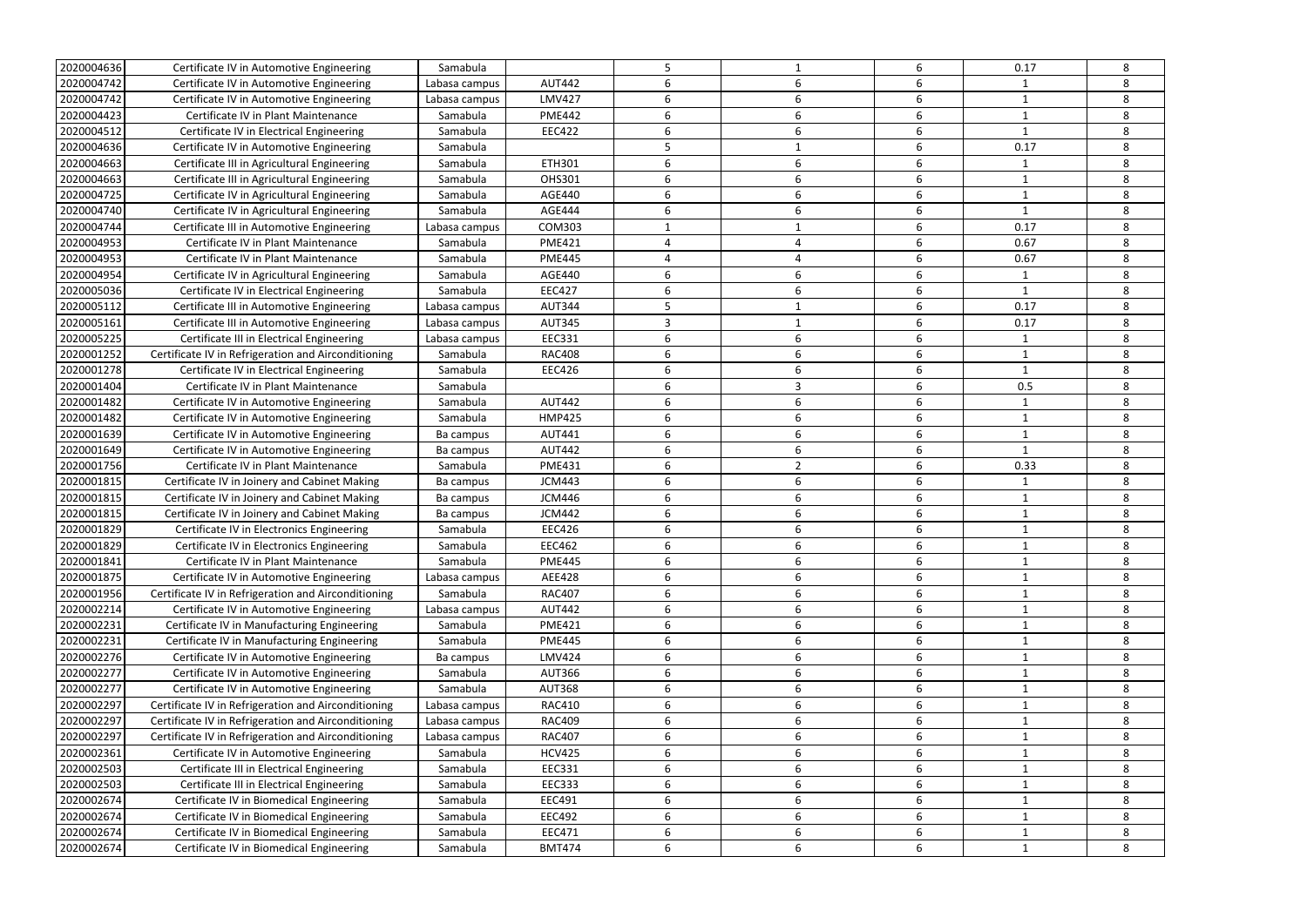| 2020003034 | Certificate III in Automotive Engineering           | Labasa campus |               | 3              |                | 6                | 0.17         | 8 |
|------------|-----------------------------------------------------|---------------|---------------|----------------|----------------|------------------|--------------|---|
| 2020003116 | Certificate IV in Electrical Engineering            | Ba campus     | <b>EEC422</b> | 6              |                | 6                |              | 8 |
| 2020003125 | Certificate IV in Fitting & Machining               | Samabula      | <b>CFM403</b> | 6              | 6              | 6                | -1           | 8 |
| 2020003485 | Certificate IV in Plumbing & Sheetmetal             | Ba campus     | <b>PSM431</b> | 6              | 6              | 6                | $\mathbf{1}$ | 8 |
| 2020003485 | Certificate IV in Plumbing & Sheetmetal             | Ba campus     | <b>PSM434</b> | 6              | 6              | 6                | $\mathbf{1}$ | 8 |
| 2020003611 | Certificate IV in Plumbing & Sheetmetal             | Ba campus     | <b>PSM431</b> | 6              | 6              | 6                | $\mathbf{1}$ | 8 |
| 2020003644 | Certificate III in Plant Maintenance Engineering    | Samabula      | <b>PME301</b> | 6              | 6              | 6                | $\mathbf{1}$ | 8 |
| 2020003669 | Certificate IV in Agricultural Engineering          | Samabula      | <b>AGE445</b> | 6              | 6              | 6                |              | 8 |
| 2020003737 | Certificate IV in Electrical Engineering            | Samabula      | <b>EEC423</b> | 6              | 6              | 6                | -1           | 8 |
| 2020003737 | Certificate IV in Electrical Engineering            | Samabula      | <b>EEC420</b> | 6              | 6              | 6                | -1           | 8 |
| 2020003763 | Certificate III in Fabrication and Welding          | Samabula      | <b>CFW336</b> | 6              | 6              | 6                | $\mathbf{1}$ | 8 |
| 2020003763 | Certificate III in Fabrication and Welding          | Samabula      | <b>CFW334</b> | 6              | 6              | 6                | 1            | 8 |
| 2020005036 | Certificate IV in Electrical Engineering            | Samabula      | <b>EEC423</b> | 6              | 6              | 6                |              | 8 |
| 2020005036 | Certificate IV in Electrical Engineering            | Samabula      | <b>EEC422</b> | 6              | 6              | 6                | $\mathbf{1}$ | 8 |
| 2020005036 | Certificate IV in Electrical Engineering            | Samabula      | <b>EEC426</b> | 6              | 6              | 6                | $\mathbf{1}$ | 8 |
| 2020005161 | Certificate III in Automotive Engineering           | Labasa campus |               | 3              |                | 6                | 0.17         | 8 |
| 2020005225 | Certificate III in Electrical Engineering           | Labasa campus | <b>EEC330</b> | 6              | 6              | 6                | 1            | 8 |
| 2020005225 | Certificate III in Electrical Engineering           | Labasa campus | <b>EEC332</b> | 6              | 6              | 6                | $\mathbf{1}$ | 8 |
| 2020005429 | Certificate III in Fabrication and Welding          | Ba campus     | <b>CFW336</b> | 6              | 6              | 6                | -1           | 8 |
| 2020004953 | Certificate IV in Plant Maintenance                 | Samabula      | <b>PME451</b> | 4              | 4              | 6                | 0.67         | 8 |
| 2020004954 | Certificate IV in Agricultural Engineering          | Samabula      | <b>AGE445</b> | 6              | 6              | 6                | -1           | 8 |
| 2020004954 | Certificate IV in Agricultural Engineering          | Samabula      | <b>AGE441</b> | 6              | 6              | 6                | -1           | 8 |
| 2020005033 | Certificate IV in Plant Maintenance                 | Samabula      | <b>PME445</b> | 4              |                | 6                | 0.67         | 8 |
| 2020005112 | Certificate III in Automotive Engineering           | Labasa campus |               | 5              |                | 6                | 0.17         | 8 |
| 2020005161 | Certificate III in Automotive Engineering           | Labasa campus |               | 3              | 1              | $\boldsymbol{6}$ | 0.17         | 8 |
| 2020005202 | Certificate IV in Refrigeration and Airconditioning | Samabula      | <b>RAC410</b> | $\overline{7}$ | 7              | 6                |              | 8 |
| 2020005202 | Certificate IV in Refrigeration and Airconditioning | Samabula      | <b>RAC411</b> | $\overline{7}$ | $\overline{7}$ | 6                | $\mathbf{1}$ | 8 |
| 2020005202 | Certificate IV in Refrigeration and Airconditioning | Samabula      | <b>RAC407</b> | $\overline{7}$ | $\overline{ }$ | 6                | -1           | 8 |
| 2020005202 | Certificate IV in Refrigeration and Airconditioning | Samabula      | <b>RAC408</b> |                |                | 6                |              | 8 |
| 2020005225 | Certificate III in Electrical Engineering           | Labasa campus | <b>EEC333</b> | 6              | 6              | 6                | $\mathbf{1}$ | 8 |
| 2020005429 | Certificate III in Fabrication and Welding          | Ba campus     | <b>CFW331</b> |                |                |                  |              | 8 |
| 2020005429 | Certificate III in Fabrication and Welding          | Ba campus     | <b>CFW334</b> | 6              | 6              | 6                | 1            | 8 |
| 2020003803 | Certificate IV in Electrical Engineering            | Ba campus     | <b>EEC427</b> | 6              | 6              | 6                | $\mathbf{1}$ | 8 |
| 2020003819 | Certificate IV in Automotive Engineering            | Samabula      | <b>AUT442</b> | 6              | 6              | 6                | -1           | 8 |
| 2020003819 | Certificate IV in Automotive Engineering            | Samabula      | <b>HCV426</b> | 6              | 6              | 6                | $\mathbf{1}$ | 8 |
| 2020003819 | Certificate IV in Automotive Engineering            | Samabula      | AUT441        | 6              | 6              | 6                |              | 8 |
| 2020003864 | Certificate IV in Automotive Engineering            | Samabula      | AEE424        | 6              | 6              | 6                | $\mathbf{1}$ | 8 |
| 2020003871 | Certificate IV in Electrical Engineering            | Samabula      | <b>EEC423</b> | 6              | 6              | 6                | -1           | 8 |
| 2020003871 | Certificate IV in Electrical Engineering            | Samabula      | <b>EEC427</b> | 6              | 6              | 6                | $\mathbf{1}$ | 8 |
| 2020003928 | Certificate IV in Agricultural Engineering          | Samabula      | <b>AGE439</b> | 6              | 6              | 6                | $\mathbf{1}$ | 8 |
| 2020003989 | Certificate IV in Plant Maintenance                 | Samabula      | <b>MEA418</b> | 6              | 6              | 6                |              | 8 |
| 2020003989 | Certificate IV in Plant Maintenance                 | Samabula      | <b>PME445</b> | 6              | 6              | 6                | $\mathbf{1}$ | 8 |
| 2020003997 | Certificate IV in Automotive Engineering            | Labasa campus | <b>AUT442</b> | 6              | 6              | 6                |              | 8 |
| 2020003997 | Certificate IV in Automotive Engineering            | Labasa campus | <b>LMV427</b> | 6              | 6              | 6                | 1            | 8 |
| 2020004122 | Certificate IV in Automotive Engineering            | Labasa campus | LMV426        | 6              | 6              | 6                | $\mathbf{1}$ | 8 |
| 2020004122 | Certificate IV in Automotive Engineering            | Labasa campus | <b>AUT441</b> | 6              | 6              | 6                | $\mathbf{1}$ | 8 |
| 2020004147 | Certificate IV in Biomedical Engineering            | Samabula      | <b>EEC492</b> | 6              | 6              | 6                | $\mathbf{1}$ | 8 |
| 2020004147 | Certificate IV in Biomedical Engineering            | Samabula      | <b>EEC426</b> | 6              | 6              | 6                |              | 8 |
| 2020004173 | Certificate IV in Automotive Engineering            | Labasa campus | <b>AUT442</b> | 6              | 6              | 6                | $\mathbf{1}$ | 8 |
| 2020004173 | Certificate IV in Automotive Engineering            | Labasa campus | <b>LMV427</b> | 6              | 6              | 6                | 1            | 8 |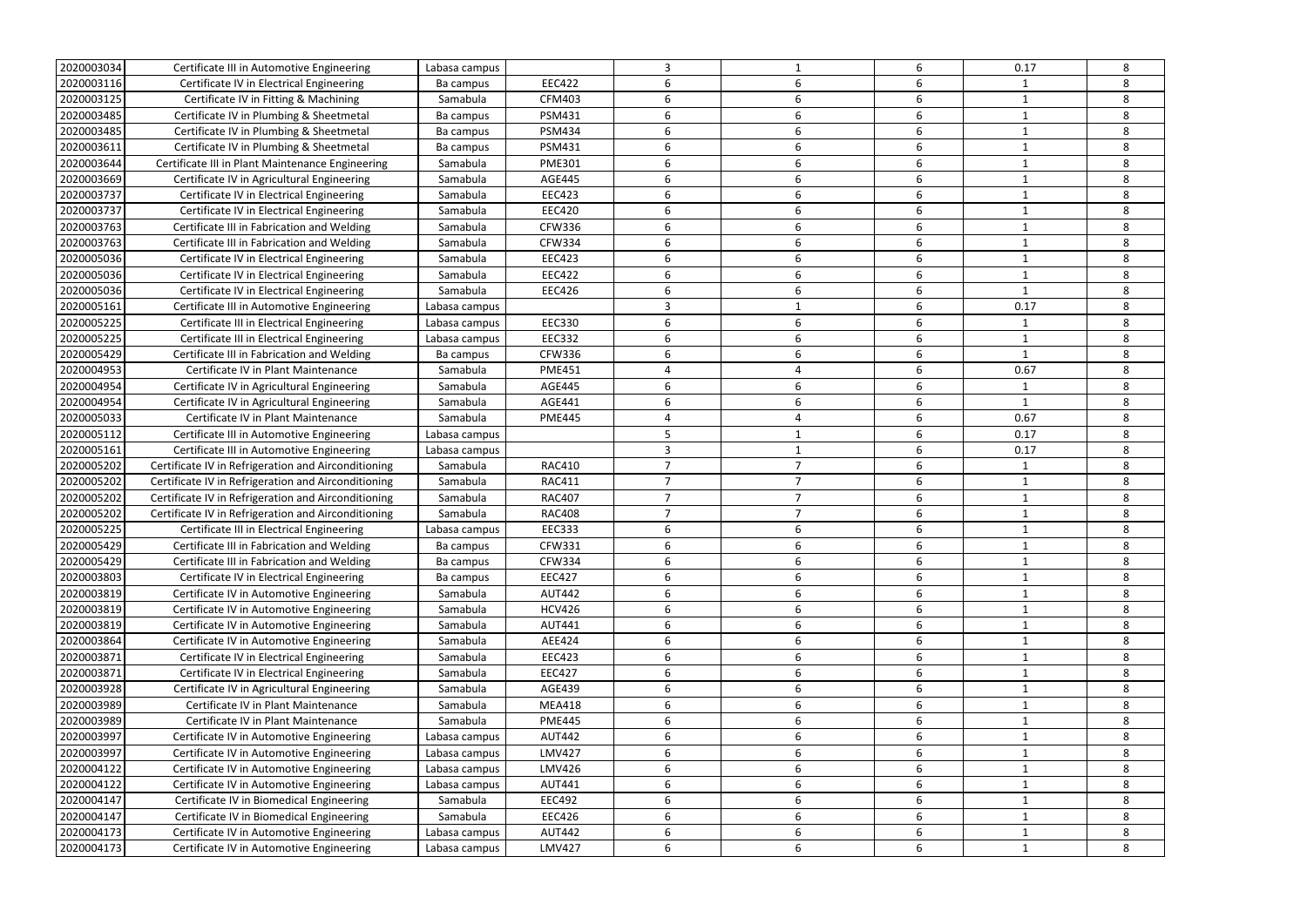| 2020004173               | Certificate IV in Automotive Engineering                                                | Labasa campus        | <b>AUT441</b>                  | 6      | 6      | 6                     |                   | 8      |
|--------------------------|-----------------------------------------------------------------------------------------|----------------------|--------------------------------|--------|--------|-----------------------|-------------------|--------|
| 2020004253               | Certificate IV in Automotive Engineering                                                | Samabula             | AEE427                         | 6      | 6      | 6                     |                   | 8      |
| 2020004253               | Certificate IV in Automotive Engineering                                                | Samabula             | <b>AEE428</b>                  | 6      | 6      | 6                     |                   | 8      |
| 2020004284               | Certificate IV in Automotive Engineering                                                | Ba campus            | <b>LMV424</b>                  | 6      | 6      | 6                     |                   | 8      |
| 2020004284               | Certificate IV in Automotive Engineering                                                | Ba campus            | <b>LMV426</b>                  | 6      | 6      | 6                     |                   | 8      |
| 2020004284               | Certificate IV in Automotive Engineering                                                | Ba campus            | <b>LMV427</b>                  | 6      | 6      | 6                     |                   | 8      |
| 2020003114               | Certificate IV in Electrical Engineering                                                | Ba campus            | <b>EEC420</b>                  | 6      | 6      | 6                     |                   | 8      |
| 2020003116               | Certificate IV in Electrical Engineering                                                | Ba campus            | <b>EEC427</b>                  | 6      | 6      | 6                     |                   | 8      |
| 2020003125               | Certificate IV in Fitting & Machining                                                   | Samabula             | CFM416                         | 6      | 6      | 6                     | 1                 | 8      |
| 2020003485               | Certificate IV in Plumbing & Sheetmetal                                                 | Ba campus            | <b>PSM435</b>                  | 6      | 6      | 6                     |                   | 8      |
| 2020003611               | Certificate IV in Plumbing & Sheetmetal                                                 | Ba campus            | <b>PSM436</b>                  | 6      | 6      | 6                     |                   | 8      |
| 2020003644               | Certificate III in Plant Maintenance Engineering                                        | Samabula             | <b>PME302</b>                  | 6      | 6      | 6                     |                   | 8      |
| 2020003669               | Certificate IV in Agricultural Engineering                                              | Samabula             | AGE441                         | 6      | 6      | 6                     |                   | 8      |
| 2020003669               | Certificate IV in Agricultural Engineering                                              | Samabula             | <b>AGE440</b>                  | 6      | 6      | 6                     |                   | 8      |
| 2020003673               | Certificate IV in Carpentry                                                             | Samabula             | CFC454                         | 6      | 6      | 6                     |                   | 8      |
| 2020003737               | Certificate IV in Electrical Engineering                                                | Samabula             | <b>EEC426</b>                  | 6      | 6      | 6                     | -1                | 8      |
| 2020003773               | Certificate III in Electrical Engineering                                               | Samabula             | <b>EEC335</b>                  | 6      | 6      | 6                     |                   | 8      |
| 2020003773               | Certificate III in Electrical Engineering                                               | Samabula             | <b>EEC334</b>                  | 6      | 6      | 6                     |                   | 8      |
| 2020003803               | Certificate IV in Electrical Engineering                                                | Ba campus            | <b>EEC422</b>                  | 6      | 6      | 6                     |                   | 8      |
| 2020003803               | Certificate IV in Electrical Engineering                                                | Ba campus            | <b>EEC424</b>                  | 6      | 6      | 6                     |                   | 8      |
| 2020003819               | Certificate IV in Automotive Engineering                                                | Samabula             | <b>HCV424</b>                  | 6      | 6      | 6                     |                   | 8      |
| 2020003887               | Certificate III in Fabrication and Welding                                              | Ba campus            | <b>CFW334</b>                  | 6      | 6      | 6                     |                   | 8      |
| 2020003928               | Certificate IV in Agricultural Engineering                                              | Samabula             | <b>MEA418</b>                  | 6      | 6      | 6                     | -1                | 8      |
| 2020003928               | Certificate IV in Agricultural Engineering                                              | Samabula             | AGE441                         | 6      | 6      | 6                     |                   | 8      |
| 2020003969               | Certificate IV in Agricultural Engineering                                              | Samabula             | <b>AGE445</b>                  | 6      | 6      | 6                     |                   | 8      |
| 2020003969               | Certificate IV in Agricultural Engineering                                              | Samabula             | AGE441                         | 6      | 6      | 6                     |                   | 8      |
|                          |                                                                                         |                      |                                |        |        |                       |                   |        |
|                          |                                                                                         |                      |                                |        |        |                       |                   |        |
| 2020003969               | Certificate IV in Agricultural Engineering                                              | Samabula             | <b>AGE444</b>                  | 6      | 6      | 6                     |                   | 8      |
| 2020003987               | Certificate IV in Automotive Engineering                                                | Samabula             | <b>LMV425</b>                  | 5      |        | 6                     | 0.83              | 8      |
| 2020004010               | Certificate III in Carpentry                                                            | Samabula             | <b>BTC320</b>                  |        |        | 6                     | 1                 | 8      |
| 2020004354               | Certificate III in Automotive Engineering                                               | Samabula             | <b>AUT344</b>                  | 6      | 6      | 6                     |                   | 8      |
| 2020004375               | Certificate III in Fabrication and Welding                                              | Samabula             | <b>CFW336</b>                  |        |        |                       |                   | 8      |
| 2020004512               | Certificate IV in Electrical Engineering                                                | Samabula             | <b>EEC420</b>                  | 6      | 6      | 6                     | 1                 | 8      |
| 2020004622               | Certificate IV in Fitting & Machining                                                   | Samabula             | <b>CFM415</b>                  | 5      | 5      | 6                     | 0.83              | 8      |
| 2020004663               | Certificate III in Agricultural Engineering                                             | Samabula             | AGE335                         | 6      | 6      | 6                     | 1                 | 8      |
| 2020004725               | Certificate IV in Agricultural Engineering                                              | Samabula             | AGE441                         | 6      | 6      | 6                     | $\mathbf 1$       | 8      |
| 2020004742               | Certificate IV in Automotive Engineering                                                | Labasa campus        | LMV426                         | 6      | 6      | 6                     |                   | 8      |
| 2020004954               | Certificate IV in Agricultural Engineering                                              | Samabula             | AGE439                         | 6      | 6      | 6                     | $\mathbf{1}$      | 8      |
| 2020005033               | Certificate IV in Plant Maintenance                                                     | Samabula             | <b>PME451</b>                  | Δ      |        | 6                     | 0.67              | 8      |
| 2020005112               | Certificate III in Automotive Engineering                                               | Labasa campus        |                                | 5      |        | $\boldsymbol{6}$      | 0.17              | 8      |
| 2020005112               | Certificate III in Automotive Engineering                                               | Labasa campus        |                                | 5      |        | 6                     | 0.17              | 8      |
| 2020005112               | Certificate III in Automotive Engineering                                               | Labasa campus        |                                | 5      |        | 6                     | 0.17              | 8      |
| 2020005237               | Certificate III in Fabrication and Welding                                              | Samabula             | <b>CFW332</b>                  | 6      | 6      | 6                     |                   | 8      |
| 2020005237               | Certificate III in Fabrication and Welding                                              | Samabula             | <b>CFW335</b>                  | 6      | 6      | 6                     | $\mathbf{1}$      | 8      |
| 2020004147               | Certificate IV in Biomedical Engineering                                                | Samabula             | EEC491                         | 6      | 6      | $\boldsymbol{6}$      | 1                 | 8      |
| 2020004147               | Certificate IV in Biomedical Engineering                                                | Samabula             | <b>BMT474</b>                  | 6      | 6      | 6                     |                   | 8      |
| 2020004251               | Certificate IV in Refrigeration and Airconditioning                                     | Labasa campus        | <b>RAC407</b>                  | 6      | 6      | 6                     |                   | 8      |
| 2020004284               | Certificate IV in Automotive Engineering                                                | Ba campus            | <b>AUT442</b>                  | 6      | 6      | 6                     |                   | 8      |
| 2020004354               | Certificate III in Automotive Engineering                                               | Samabula             | <b>AUT345</b>                  | 6      | 6      | 6                     |                   | 8      |
| 2020004354<br>2020004375 | Certificate III in Automotive Engineering<br>Certificate III in Fabrication and Welding | Samabula<br>Samabula | <b>AUT343</b><br><b>CFW333</b> | 6<br>6 | 6<br>6 | $\boldsymbol{6}$<br>6 | 1<br>$\mathbf{1}$ | 8<br>8 |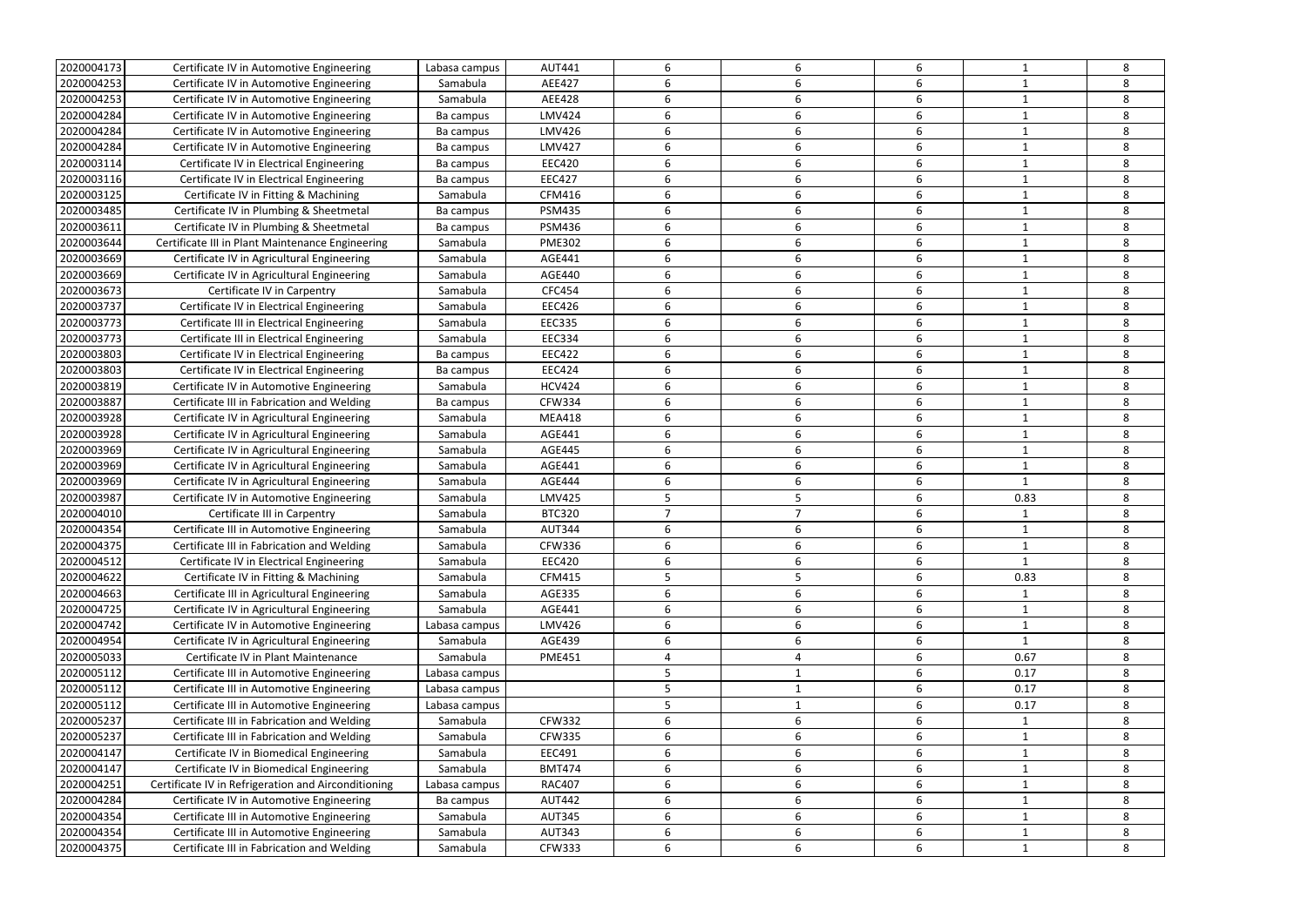| 2020005429 | Certificate III in Fabrication and Welding                                             | Ba campus     | <b>CFW333</b> | 6              | 6              | 6     | $\mathbf{1}$ | 8 |
|------------|----------------------------------------------------------------------------------------|---------------|---------------|----------------|----------------|-------|--------------|---|
| 2020005463 | Certificate III in Automotive Engineering                                              | Labasa campus | <b>COM303</b> |                |                | 6     | 0.17         | 8 |
| 2020004423 | Certificate IV in Plant Maintenance                                                    | Samabula      | <b>PME451</b> | 6              | 6              | 6     | -1           | 8 |
| 2020004512 | Certificate IV in Electrical Engineering                                               | Samabula      | <b>EEC426</b> | 6              | 6              | 6     | $\mathbf{1}$ | 8 |
| 2020004663 | Certificate III in Agricultural Engineering                                            | Samabula      | <b>PME314</b> | 6              | 6              | 6     | $\mathbf{1}$ | 8 |
| 2020004725 | Certificate IV in Agricultural Engineering                                             | Samabula      | <b>MEA418</b> | 6              | 6              | 6     | $\mathbf{1}$ | 8 |
| 2020004740 | Certificate IV in Agricultural Engineering                                             | Samabula      | <b>AGE440</b> | 6              | 6              | 6     | $\mathbf{1}$ | 8 |
| 2020004742 | Certificate IV in Automotive Engineering                                               | Labasa campus | <b>AUT441</b> | 6              | 6              | 6     |              | 8 |
| 2020004953 | Certificate IV in Plant Maintenance                                                    | Samabula      | <b>MEA418</b> | 4              | 4              | 6     | 0.67         | 8 |
| 2020004954 | Certificate IV in Agricultural Engineering                                             | Samabula      | <b>MEA418</b> | 6              | 6              | 6     | $\mathbf{1}$ | 8 |
| 2020005033 | Certificate IV in Plant Maintenance                                                    | Samabula      | <b>PME421</b> | 4              |                | 6     | 0.67         | 8 |
| 2020005036 | Certificate IV in Electrical Engineering                                               | Samabula      | <b>EEC424</b> | 6              | 6              | 6     | -1           | 8 |
| 2020005225 | Certificate III in Electrical Engineering                                              | Labasa campus | <b>EEC335</b> | 6              | 6              | 6     |              | 8 |
| 2020005237 | Certificate III in Fabrication and Welding                                             | Samabula      | <b>CFW334</b> | 6              | 6              | 6     | $\mathbf{1}$ | 8 |
| 2020005237 | Certificate III in Fabrication and Welding                                             | Samabula      | <b>CFW333</b> | 6              | 6              | 6     | -1           | 8 |
| 2020005429 | Certificate III in Fabrication and Welding                                             | Ba campus     | <b>CFW332</b> | 6              | 6              | 6     | 1            | 8 |
| 2020005429 | Certificate III in Fabrication and Welding                                             | Ba campus     | <b>CFW335</b> | 6              | 6              | 6     | $\mathbf 1$  | 8 |
| 2016138516 | Certificate IV in Automotive Engineering                                               | Samabula      |               | 4              | 1              | 6     | 0.17         | 8 |
| 2017144186 | Certificate IV in Automotive Engineering                                               | Labasa campus | <b>LMV425</b> | 6              | 6              | 6     |              | 8 |
| 2018004697 | Certificate IV in Refrigeration and Airconditioning                                    | Samabula      |               | 4              |                | 6     | 0.17         | 8 |
| 2018004697 | Certificate IV in Refrigeration and Airconditioning                                    | Samabula      |               |                |                | 6     | 0.17         | 8 |
| 2018006362 | Certificate IV in Automotive Engineering                                               | Samabula      | <b>AUT442</b> | 6              | 6              | 6     | $\mathbf 1$  | 8 |
| 2018006362 | Certificate IV in Automotive Engineering                                               | Samabula      | <b>LMV427</b> | 6              | 6              | 6     | 1            | 8 |
| 2019000693 | Certificate IV in Biomedical Engineering                                               | Samabula      | <b>EEC491</b> | 6              | 6              | 6     | 1            | 8 |
| 2019000693 | Certificate IV in Biomedical Engineering                                               | Samabula      | <b>BMT474</b> | 6              | 6              | $6\,$ | 1            | 8 |
| 2019001729 |                                                                                        | Samabula      | GMQ425        | 6              | 6              | 6     | $\mathbf{1}$ | 8 |
| 2019001851 | Certificate IV in Geology, Mining and Quarrying<br>Certificate IV in Plant Maintenance | Samabula      | <b>MEA418</b> | 6              | 6              | 6     | -1           | 8 |
| 2019001851 | Certificate IV in Plant Maintenance                                                    |               | <b>PME445</b> | 6              | 6              | 6     | -1           | 8 |
|            |                                                                                        | Samabula      |               | 6              |                |       |              |   |
| 2019002090 | Certificate IV in Plant Maintenance                                                    | Samabula      | <b>PME453</b> |                | 6              | 6     |              | 8 |
| 2019002174 | Certificate IV in Electrical Engineering                                               | Samabula      |               | 3              |                | 6     | 0.17         | 8 |
| 2019002658 | Certificate IV in Refrigeration and Airconditioning                                    | Labasa campus | <b>RAC405</b> |                |                |       |              | 8 |
| 2019003115 | Certificate IV in Electronics Engineering                                              | Samabula      | <b>EEC463</b> | 6              | 6              | 6     | $\mathbf{1}$ | 8 |
| 2019003115 | Certificate IV in Electronics Engineering                                              | Samabula      | <b>EEC405</b> | 6              | 6              | 6     | $\mathbf{1}$ | 8 |
| 2019003664 | Certificate IV in Refrigeration and Airconditioning                                    | Samabula      | <b>RAC406</b> | 6              | 6              | 6     | -1           | 8 |
| 2019003738 | Certificate IV in Electrical Engineering                                               | Ba campus     | <b>EEC426</b> | 6              | 6              | 6     | $\mathbf{1}$ | 8 |
| 2019004191 | Certificate IV in Plumbing & Sheetmetal                                                | Samabula      | <b>PSM433</b> | 6              | 6              | 6     |              | 8 |
| 2019004605 | Certificate IV in Automotive Engineering                                               | Samabula      | LMV426        | 6              | 6              | 6     | $\mathbf{1}$ | 8 |
| 2019004605 | Certificate IV in Automotive Engineering                                               | Samabula      | <b>AUT441</b> | 6              | 6              | 6     | 1            | 8 |
| 2019004899 | Certificate IV in Plant Maintenance                                                    | Samabula      | <b>PME455</b> | 6              | 6              | 6     | 1            | 8 |
| 2019004979 | Certificate IV in Plumbing & Sheetmetal                                                | Samabula      | <b>PSM435</b> | 6              | 6              | 6     | $\mathbf{1}$ | 8 |
| 2020000009 | Certificate IV in Automotive Engineering                                               | Samabula      | <b>AUT441</b> | 6              | 6              | 6     |              | 8 |
| 2020000041 | Certificate IV in Automotive Engineering                                               | Samabula      | AEE425        | 6              | 6              | 6     | $\mathbf{1}$ | 8 |
| 2020000043 | Certificate IV in Automotive Engineering                                               | Samabula      | AEE426        | 6              | 6              | 6     |              | 8 |
| 2020000112 | Certificate IV in Refrigeration and Airconditioning                                    | Samabula      | <b>RAC407</b> | 6              | 6              | 6     | 1            | 8 |
| 2020000167 | Certificate IV in Automotive Engineering                                               | Ba campus     | <b>HCV427</b> | 6              | 6              | 6     | $\mathbf{1}$ | 8 |
| 2020000167 | Certificate IV in Automotive Engineering                                               | Ba campus     | <b>AUT441</b> | 6              | 6              | 6     | $\mathbf{1}$ | 8 |
| 2020000171 | Certificate IV in Automotive Engineering                                               | Samabula      | AEE427        | $\overline{7}$ | 7              | 6     | $\mathbf{1}$ | 8 |
| 2020000171 | Certificate IV in Automotive Engineering                                               | Samabula      | AEE426        | $\overline{7}$ | 7              | 6     |              | 8 |
| 2020000171 | Certificate IV in Automotive Engineering                                               | Samabula      | <b>AUT442</b> | $\overline{7}$ | $\overline{7}$ | 6     | $\mathbf{1}$ | 8 |
| 2020000171 | Certificate IV in Automotive Engineering                                               | Samabula      | AEE424        | $\overline{7}$ | 7              | 6     | 1            | 8 |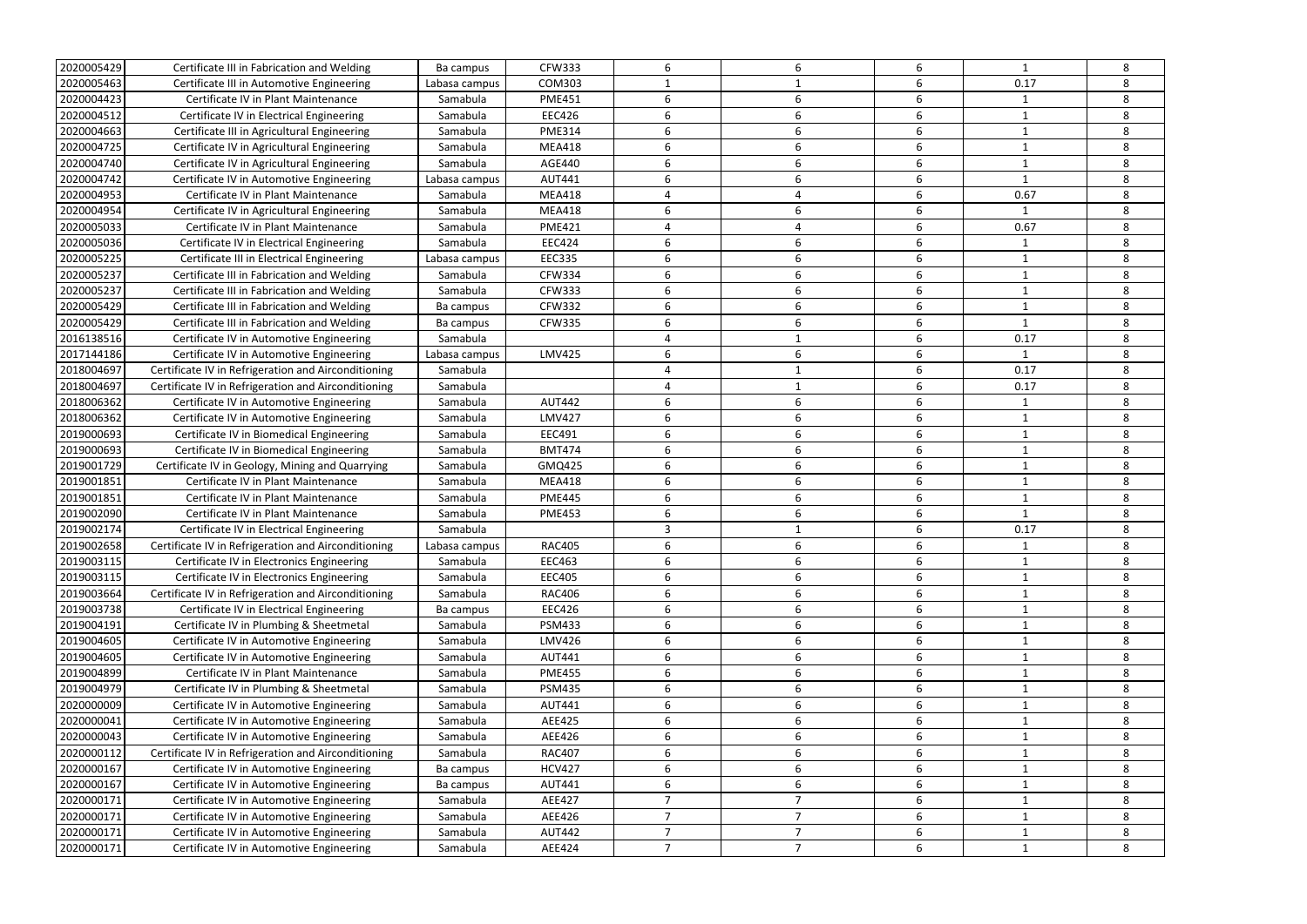| 2020000174 | Certificate IV in Automotive Engineering            | Ba campus     | <b>HCV425</b> | 6              | 6              | 6                |              | 8 |
|------------|-----------------------------------------------------|---------------|---------------|----------------|----------------|------------------|--------------|---|
| 2020000938 | Certificate IV in Automotive Engineering            | Samabula      | <b>LMV426</b> | 6              |                | 6                |              | 8 |
| 2020000938 | Certificate IV in Automotive Engineering            | Samabula      | <b>AUT441</b> | 6              | 6              | 6                |              | 8 |
| 2020000960 | Certificate IV in Refrigeration and Airconditioning | Samabula      | <b>RAC406</b> | 6              | 6              | 6                | -1           | 8 |
| 2020001325 | Certificate IV in Automotive Engineering            | Samabula      | <b>HMP425</b> | 6              | 6              | 6                | 1            | 8 |
| 2020001404 | Certificate IV in Plant Maintenance                 | Samabula      |               | 6              | 3              | 6                | 0.5          | 8 |
| 2020001404 | Certificate IV in Plant Maintenance                 | Samabula      | <b>PME451</b> | 6              | 3              | 6                | 0.5          | 8 |
| 2020001482 | Certificate IV in Automotive Engineering            | Samabula      | <b>HMP426</b> | 6              | 6              | 6                |              | 8 |
| 2020001482 | Certificate IV in Automotive Engineering            | Samabula      | <b>AUT441</b> | 6              | 6              | 6                |              | 8 |
| 2020001592 | Certificate III in Fabrication and Welding          | Ba campus     | <b>CFW334</b> | 6              | 6              | 6                |              | 8 |
| 2020001592 | Certificate III in Fabrication and Welding          | Ba campus     | <b>CFW333</b> | 6              | 6              | 6                |              | 8 |
| 2020001592 | Certificate III in Fabrication and Welding          | Ba campus     | <b>CFW335</b> | 6              | 6              | 6                |              | 8 |
| 2020001649 | Certificate IV in Automotive Engineering            | Ba campus     | <b>HCV426</b> | 6              | 6              | 6                |              | 8 |
| 2020001756 | Certificate IV in Plant Maintenance                 | Samabula      |               | 6              | 2              | 6                | 0.33         | 8 |
| 2020001756 | Certificate IV in Plant Maintenance                 | Samabula      |               | 6              | 2              | 6                | 0.33         | 8 |
| 2020001829 | Certificate IV in Electronics Engineering           | Samabula      | <b>EEC405</b> | 6              | 6              | 6                |              | 8 |
| 2020001841 | Certificate IV in Plant Maintenance                 | Samabula      | <b>MEA418</b> | 6              | 6              | 6                |              | 8 |
| 2020001875 | Certificate IV in Automotive Engineering            | Labasa campus | AEE425        | 6              | 6              | 6                |              | 8 |
| 2020001883 | Certificate IV in Automotive Engineering            | Labasa campus | <b>AEE428</b> | 6              | 6              | 6                |              | 8 |
| 2020001883 | Certificate IV in Automotive Engineering            | Labasa campus | <b>AUT442</b> | 6              | 6              | 6                |              | 8 |
| 2020001883 | Certificate IV in Automotive Engineering            | Labasa campus | <b>AEE425</b> | 6              | 6              | 6                |              | 8 |
| 2020001956 | Certificate IV in Refrigeration and Airconditioning | Samabula      | <b>RAC410</b> | 6              | 6              | 6                |              | 8 |
| 2020002126 | Certificate IV in Refrigeration and Airconditioning | Samabula      | <b>RAC408</b> | 6              | 6              | 6                | 1            | 8 |
| 2020002261 | Certificate IV in Plumbing & Sheetmetal             |               | <b>PSM432</b> | 6              | 6              | 6                | -1           | 8 |
|            |                                                     | Labasa campus | <b>AEE427</b> | 6              | 6              | 6                |              | 8 |
| 2020002274 | Certificate IV in Automotive Engineering            | Samabula      |               |                |                |                  |              |   |
| 2020002274 | Certificate IV in Automotive Engineering            | Samabula      | AEE428        | 6              | 6              | 6                |              | 8 |
| 2020002274 | Certificate IV in Automotive Engineering            | Samabula      | <b>AUT442</b> | 6              | 6              | 6                |              | 8 |
| 2020002277 | Certificate IV in Automotive Engineering            | Samabula      | <b>AUT367</b> | 6              | 6              | 6                |              | 8 |
| 2020002341 | Certificate IV in Carpentry                         | Samabula      | CFC452        | 6              | 6              | 6                |              | 8 |
| 2020002361 | Certificate IV in Automotive Engineering            | Samabula      | <b>AUT441</b> | 6              |                | 6                |              | 8 |
| 2020002361 | Certificate IV in Automotive Engineering            | Samabula      | <b>HCV424</b> |                |                |                  |              | 8 |
| 2020002503 | Certificate III in Electrical Engineering           | Samabula      | <b>EEC335</b> | 6              | 6              | 6                | $\mathbf{1}$ | 8 |
| 2020002503 | Certificate III in Electrical Engineering           | Samabula      | <b>EEC332</b> | 6              | 6              | 6                | $\mathbf{1}$ | 8 |
| 2020003114 | Certificate IV in Electrical Engineering            | Ba campus     | <b>EEC423</b> | 6              | 6              | 6                |              | 8 |
| 2020003114 | Certificate IV in Electrical Engineering            | Ba campus     | <b>EEC422</b> | 6              | 6              | 6                | 1            | 8 |
| 2020003116 | Certificate IV in Electrical Engineering            | Ba campus     | <b>EEC426</b> | 6              | 6              | 6                |              | 8 |
| 2020003125 | Certificate IV in Fitting & Machining               | Samabula      | <b>CFM405</b> | 6              | 6              | 6                |              | 8 |
| 2020003165 | Certificate IV in Electrical Engineering            | Labasa campus | <b>EEC423</b> | 6              | 6              | 6                |              | 8 |
| 2020003485 | Certificate IV in Plumbing & Sheetmetal             | Ba campus     | <b>PSM432</b> | 6              | 6              | 6                |              | 8 |
| 2020003611 | Certificate IV in Plumbing & Sheetmetal             | Ba campus     | <b>PSM435</b> | 6              | 6              | 6                | $\mathbf 1$  | 8 |
| 2020003644 | Certificate III in Plant Maintenance Engineering    | Samabula      | <b>PME318</b> | 6              | 6              | 6                | 1            | 8 |
| 2020003673 | Certificate IV in Carpentry                         | Samabula      | CFC453        | 6              | 6              | $\boldsymbol{6}$ |              | 8 |
| 2020003673 | Certificate IV in Carpentry                         | Samabula      | <b>CFC455</b> | 6              | 6              | $\boldsymbol{6}$ | 1            | 8 |
| 2020003773 | Certificate III in Electrical Engineering           | Samabula      | <b>EEC330</b> | 6              | 6              | $\boldsymbol{6}$ |              | 8 |
| 2020003803 | Certificate IV in Electrical Engineering            | Ba campus     | <b>EEC426</b> | 6              | 6              | 6                |              | 8 |
| 2020003803 | Certificate IV in Electrical Engineering            | Ba campus     | <b>EEC420</b> | 6              | 6              | 6                |              | 8 |
| 2020003864 | Certificate IV in Automotive Engineering            | Samabula      | AEE426        | 6              | 6              | 6                |              | 8 |
| 2020003969 | Certificate IV in Agricultural Engineering          | Samabula      | AGE439        | 6              | 6              | 6                |              | 8 |
|            |                                                     |               |               |                |                |                  |              |   |
| 2020004010 | Certificate III in Carpentry                        | Samabula      | CFC323        | $\overline{7}$ | $\overline{7}$ | 6                | 1            | 8 |